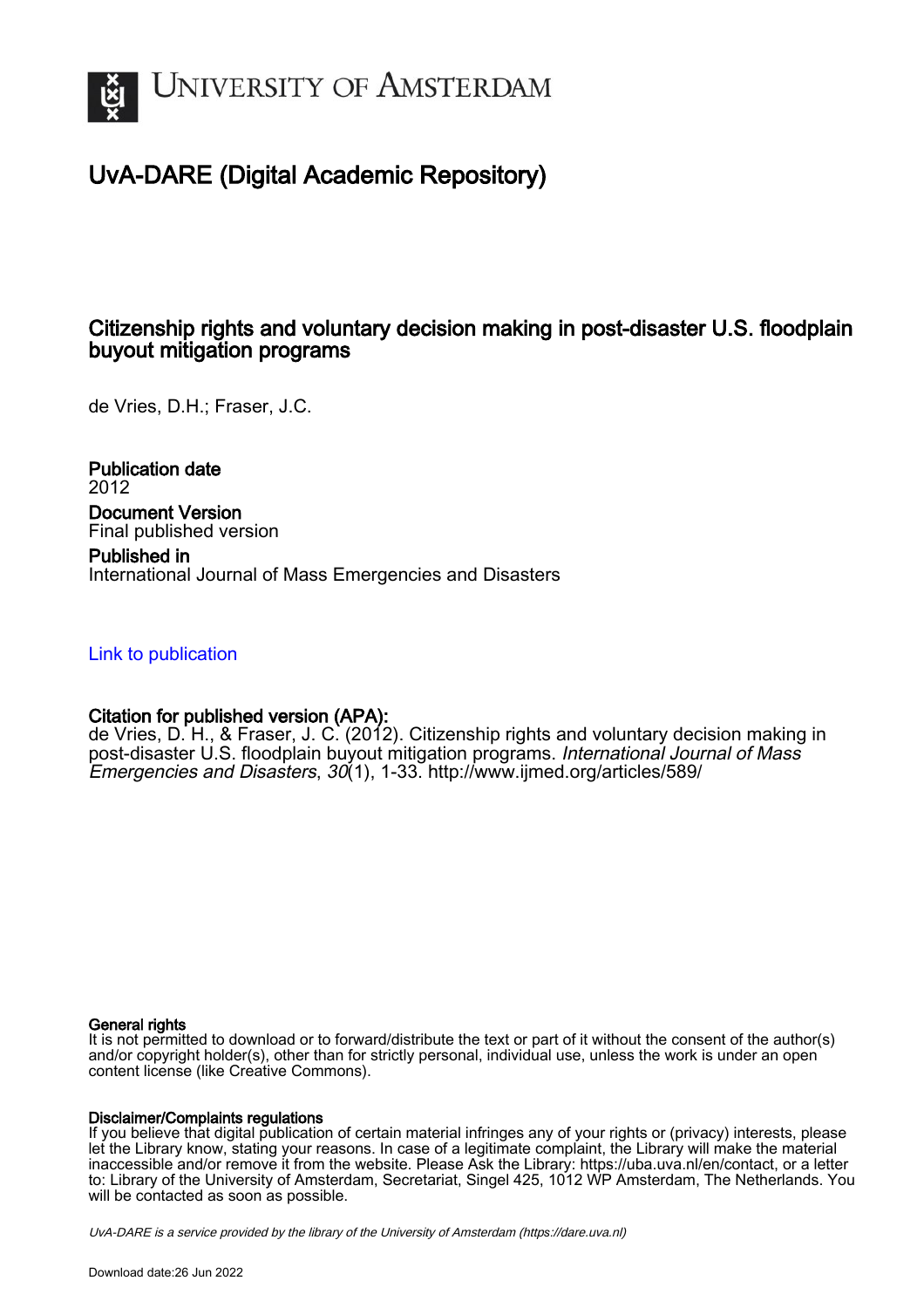International Journal of Mass Emergencies and Disasters March 2012, Vol. 30, No. 1, pp. 1–33.

## **Citizenship Rights and Voluntary Decision Making in Post-Disaster U.S. Floodplain Buyout Mitigation Programs**

#### **Daniel H. de Vries**

Department of Sociology and Anthropology University of Amsterdam

and

**James C. Fraser**  Department of Human and Organizational Development Vanderbilt University

#### **Email:** d.h.devries@uva.nl

*Since the 1990s, the United States Federal Emergency Management Agency (FEMA) has promoted voluntary "buyout" programs to relocate property owners out of floodplains. In this paper we evaluate perceived voluntariness of these initiatives. We use local mitigation official interviews and property owner surveys conducted in four post-disaster buyout program sites. We show that there is considerable variability in property-owner's experience of buyout programs and their sense of voluntariness, despite high buyout acceptance rates. We find that the paradox facing program managers is that buyout participants perceive the process to be less voluntary compared to those who did not accept the offer. Because local mitigation officials simultaneously act in the interest of the government while working with flooded property owners, voluntariness is not guaranteed. Low social capital of flood victims tends to lead to situations where buyouts are successfully expedited during post-crisis, temporal "windows of opportunity" and local perceptions of voluntariness are compromised.* 

**Keywords**: disaster; mitigation; buyouts; rights; voluntariness

## **Introduction**

In light of the anticipated impact of seawater rise and increasing intensity of natural hazards impacting many, mostly urban, coastal and riverine communities, the potential government intervention scenario of purchasing property in these hazard-prone areas (Mustafa 2005) and relocating homeowners out of harm's way is of increasing interest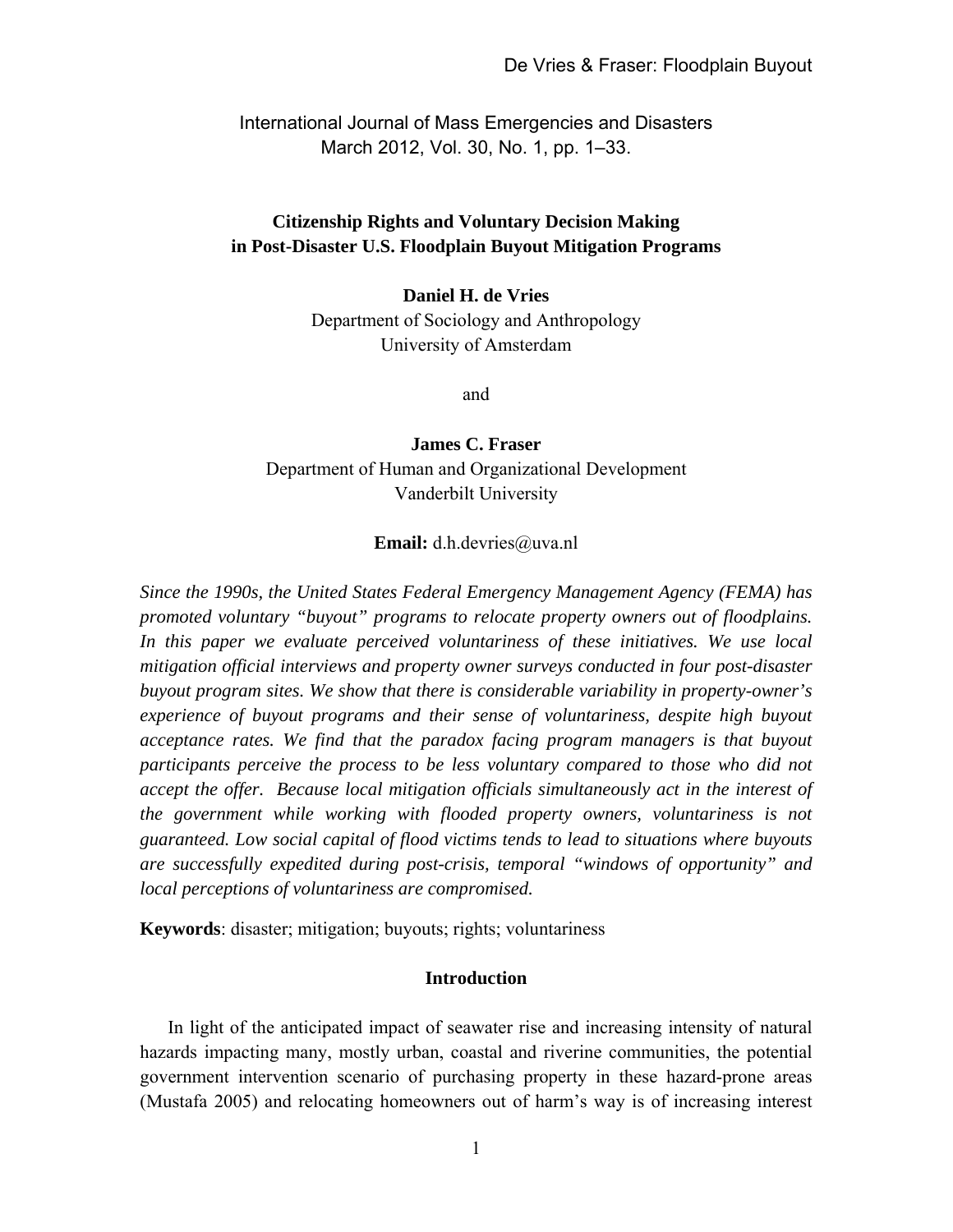(Perry and Lindell 1997; Fraser, Rohe and Gotschalk 2003; Bates 2002; Hunter 2005; Fraser, Doyle and Young 2006). From a policy perspective, "buyouts", or home acquisition and homeowner relocation programs, are a preferred mitigation method when it concerns hazards that are not solvable using structural mitigation measures or where forewarning is insufficient for evacuation. Since the 1990s, FEMA has promoted floodplain buyout programs under its Hazard Mitigation Grant Program (HMGP) with the aim of preventing future death or injury (Schneider and Klise 1995). Buyout programs also obtain future monetary saving because emergency response costs are lowered and/or government-subsidized hazard insurance programs need not pay for repeated insurance losses (Perry and Lindell 1997). The popularization of buyout programs by FEMA and within the hazard mitigation field overall also includes the political framework of devolution of decision making power from the federal government—in this case FEMA—through regional and state levels of government to localities that experience flooding (Burby et al. 1988; FEMA 1998; Conrad, McNitt and Stout 1998; Godschalk et al. 1999; U.S. House of Representatives 1994).

In compliance with federal legislation, property rights within devolved buyout programs are expressly protected through a mandate that preserves a citizen's right to refuse a mitigation offer, thus rendering the program voluntary. For this reason, FEMA has mandated that all buyouts remain voluntary on the part of the property owner and has established requirements to be met before a community qualifies for FEMA buyout grants. One of the three basic requirements is that the local community must inform qualifying property owners interested in the acquisition grant program that the community will *not* use its condemnation authority to purchase their property and that participation in the program is *strictly voluntary*. This is guaranteed in the "Statement of Voluntary Participation for Acquisition of Property of Open Space" (FEMA 2007). In the context of devolution, successful buyout programs deal with a careful weighing of administrative goals relative to social contexts of the populations affected. But here lies a contradiction. While at the local government level buyouts achieve risk and cost reductions, at a community level risk reductions have to be weighed against long-term social and economic impacts that are potentially severe.

Dissolving entire neighborhoods via acquisition and relocation programs is the most socially dramatic and permanent solution to floodplain de-population compared to alternative measures including structural mitigation (e.g., levees), home elevation, second-story conversion (i.e. the homeowner moves upward within his house), or flood proofing. Social impacts can include disruption of community relationships, ecological stress, crowding in new environments, and psychological anxiety (Riad and Norris 1996). Particularly vulnerable to these impacts are elderly and minorities who, when uprooted from key support systems such as families, social services, and health care facilities, are increasingly isolated (Rohe and Mouw 1991; Najarian et al. 2001; Sanders, Bowie and Bowie 2003). Elderly minority adults in urban areas in particular are often the victims of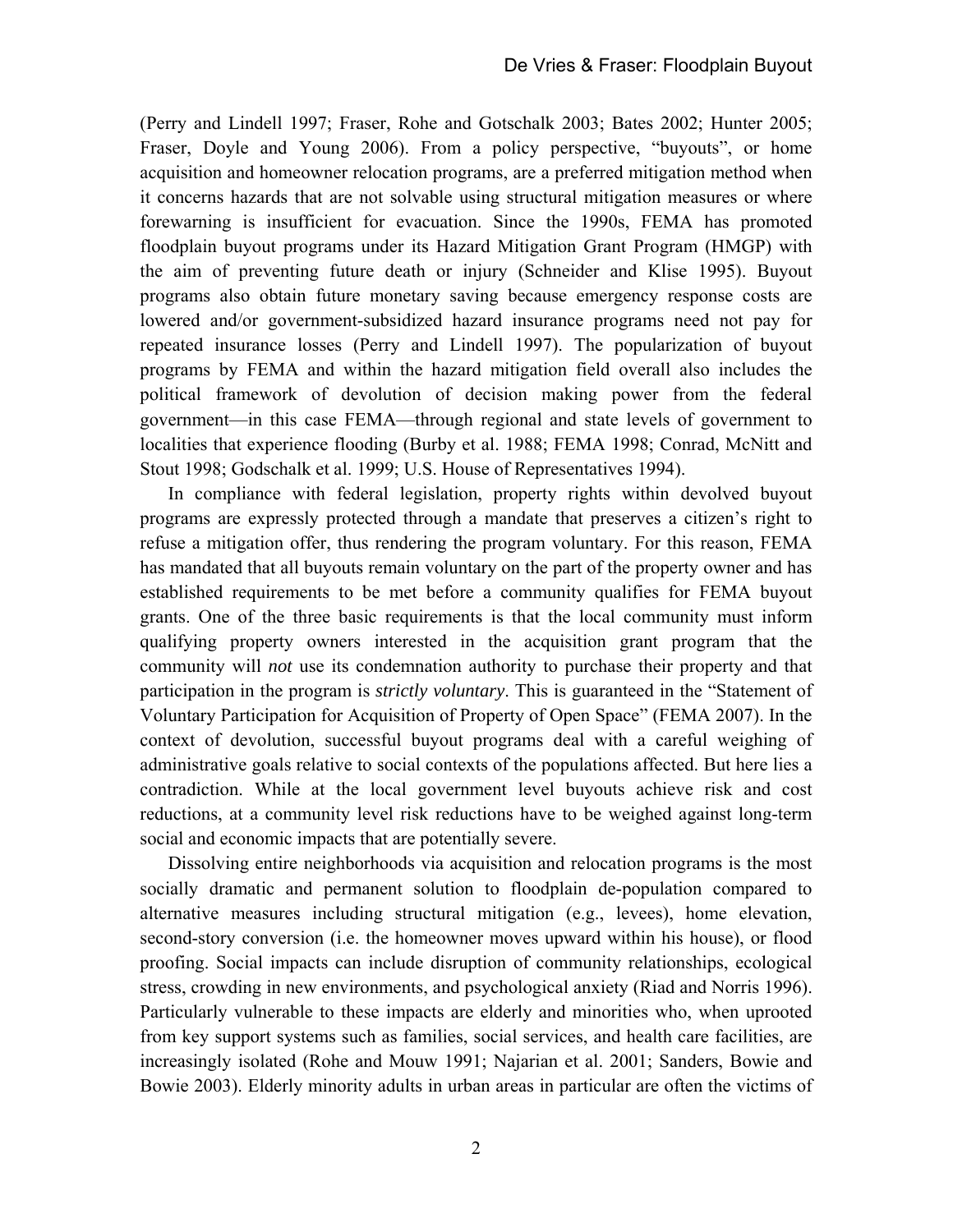forced relocation (Skinner 1992). Many such adults have been "aging in place" without having choices concerning where they will move in the future. Buyouts can severely impact the extent to which a community stays intact and impact participants' quality of life by increasing the distance from their customary places of work, shopping, worship and medical care (Perry and Lindell 1997). Further, relocation becomes politically less feasible as the historical and geographic uniqueness of a site increases (Riad and Norris 1996; Menoni and Pesaro 2008).

Working within the social community context, buyout managers are faced with the difficult task of evaluating alternative mitigation options, taking into consideration local planning agendas, and respecting citizens' property rights. If there is sufficient support within the locality for a buyout program, municipal officials submit an application for HMGP funds demonstrating that a buyout program has been determined to be the most cost-effective mitigation strategy. The state then reviews the applications, prioritizes projects, and forwards the applications to FEMA, usually the regional office. FEMA reviews applications to ensure they meet the eligibility criteria (e.g. the project is environmentally sound, cost-effective, and reduces future risks from natural hazards). Typically the acquisition of substantially damaged homes—where the cost to repair the home is more than 50 percent of its value before the flood—is deemed cost-effective.

Once the application has been approved, the state—working through the local government—orchestrates the buyout process. FEMA contributes 75 percent of the total cost of a buyout, while some combination of state, county, municipal government support provides the remaining 25 percent match—which can be cash or in-kind contributions. Through individual buyout offer negotiations, homeowners are offered pre-flood fair market value for their homes as determined by a licensed appraiser, including payment of closing and real estate transaction costs. Under the best of circumstances, the process takes an average of at least 7-18 months to complete (FEMA 1998; Fraser et al. 2003). Homes purchased with HMGP funds are mandated for demolition or moved out of the floodplain. By law, any property purchased under the program must remain as open space in perpetuity. The locality has the option to use these lands to create public parks, wildlife refuges, camping areas, etc., but not to develop the land or sell it to private individuals, and restrictions on future uses are included in all land deeds.

A true voluntary mitigation program is a process in which a population—including marginal groups—meets with authorities to share, negotiate and control decisions in the development of a project affecting their livelihood and in its subsequent implementation (Menoni and Pesaro 2008). In a devolved policy context, this implies both an increase in access to models of participation and an increase in credence given by governments to the views and opinions of citizens. Based on the policy-intended practice of informed consent and the need to protect citizen rights, one of the key questions that rises in the context of buyout mitigation offers is the extent top which homeowners in fact are able to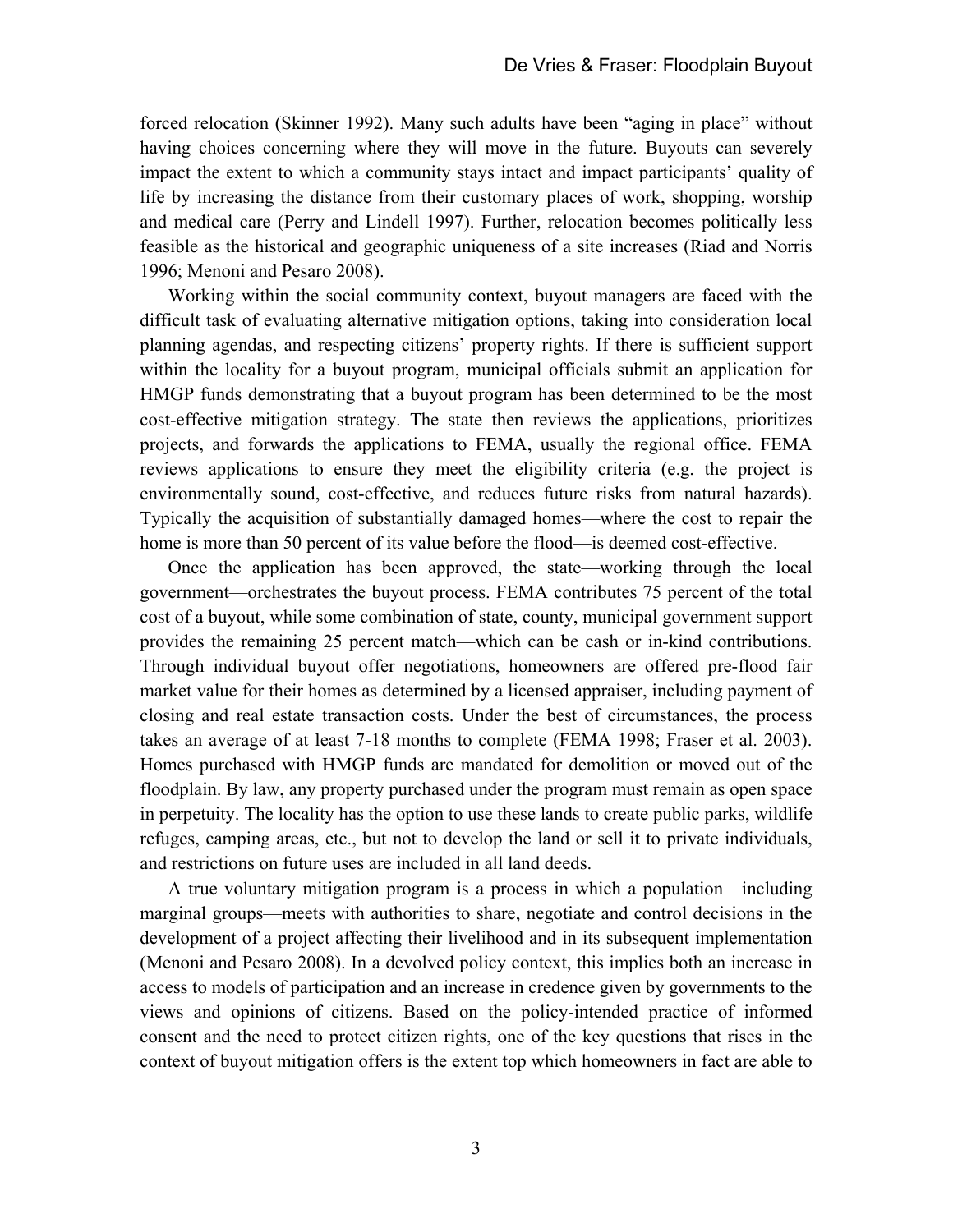make informed decisions and participate on a voluntary basis. What does voluntary choice mean in a post-disaster context? Is this an achievable goal?

In this paper, we describe data collected from four floodplain buyout mitigation programs across the United States to evaluate the extent to which these buyout programs were implemented in a truly voluntary manner. All four programs were highly successful interventions through which nearly 90 percent of the homeowners who received an offer of mitigation were bought out. Several papers have circulated that have applauded these successes, in particular those looking at the program in the City of Kinston, North Carolina (NCDEM 1999; FEMA 2003; Olivera 2006). Yet the success rate was not without reluctance, resistance, or remorse among a sizable proportion—about one third of the property owners who reported having felt forced into participation and would have preferred to have had the opportunity to rebuild (repair) their property if given a chance (Fraser et al. 2003). *The question we explore is why property owners participated in the buyout program despite their opposition. More specifically, to what extent did homeowners who decided to accept buyout offers perceive their choice as voluntary?* This important dimension of mitigation programs is based upon the legal-juridical requirement of voluntary participation, and takes on even more significance in light of the fact that lower socioeconomic status property owners are more likely to be offered buyouts because they tend, more so than higher socioeconomic populations, to live in areas prone to flooding (Peacock and Look 1997; Bolin and Bolton 1986; Tobin et al. 2006). Further, lower socioeconomic populations typically have a weaker relationship with governmental support structures and can therefore experience difficulty when exercising their democratic rights (Čapek 1993; EPA 1994). In such social and environmental (in-)justice contexts, our research question takes on an ethical dimension, that is, *to what extent are buyouts programs characterized by fair treatment and public participation?*

Few studies of FEMA mitigation efforts have examined the influence of social relationships between program participants and buyout mitigation planners in mitigation decision-making contexts (Kick et al. 2011). In a descriptive study concerning an African-American community in the United States where a buyout program was organized after the community was designated a contaminated "superfund" site, Čapek (1993) shows how dismay at the low prices offered was matched by a strongly negative reaction to perceived coercion and to breaches of some of legal requirements. The result was a split in the community over the buyout proposal, which as Čapek argues, was not adequately funded or organized. But this study is an exception. The vast majority of studies tend to conceptualize decision making as an individualized process. In one of the few models created to account for buyout decision making in a floodplain context, Smith and Handmer (1986) emphasize hydrological (e.g., flood frequency and intensity), economic (e.g., buyout acquisition price and availability of equivalently priced houses out of the floodplain), and social psychological factors such as risk perception, perceived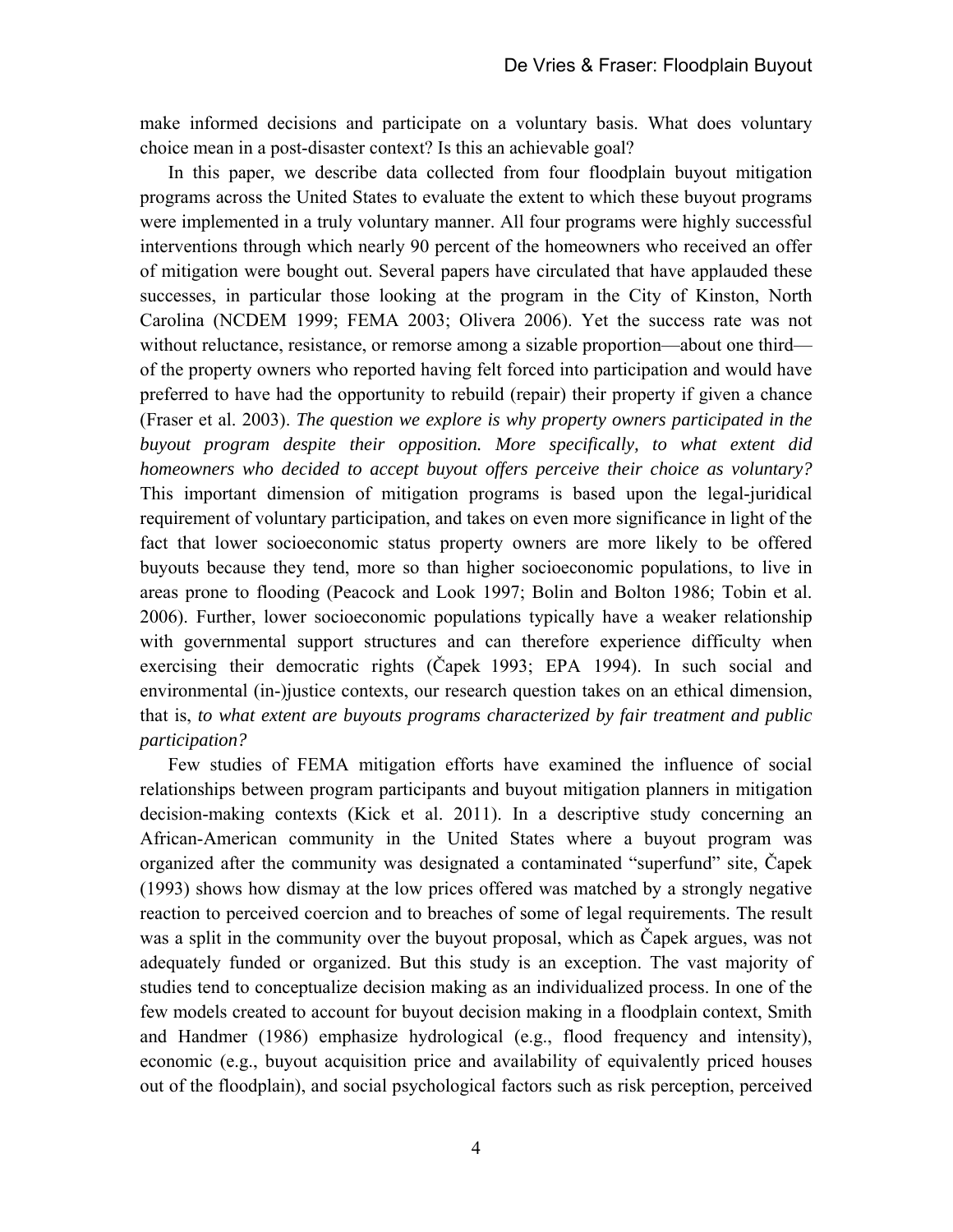personal benefits of relocation, and attachment to community (Smith and Handmer 1986; Handmer 1985). Kirschenbaum (1996) finds that residential density, educational level, and income (measured by proxy of car ownership) and fears and emotions that directly touch residents and immediate family members—particularly children—and typically include a sense of helplessness, are significant predictors of relocation intent after disaster. In regards to the elderly, perceived decision-making control appears to reduce their anxiety over relocation, especially when complemented by certainty of outcomes, family support, and feelings of not being rushed (Reinardy 1995). Several other studies have similarly emphasized such a psychological perspective. Residents might decide not to relocate out of hazard-prone areas because the "familiar" is better than the ''unknown," relative unawareness of past hazard impacts, lack of concern regarding rare events, or disbelief of impacts motivated by the perceived benefits of living in relatively affordable place (Slovic, Kunreuther and White 1974; Kirschenbaum 1992; Lupton, 1999; Slovic 2000). Menoni and Pesaro (2008) suggest that as residents are far less concerned with rare events—no matter how potentially disastrous these might be—investment in flood prevention happens mostly only after residents frequently experience hazards. Other theorists have focused on socio-demographic dimensions such as lower motivation for relocation among residents without children or who are longer-term residents with greater community attachment (Shriver and Kennedy 2005).

What we can infer from this review is that knowledge about buyout decision making in a floodplain context has yet to focus on the social relationships between residents and mitigation/city officials and the power dynamics between these actors. Sociologists of risk have increasingly focused on the notion of social capital as indicative of the level to which a community is able to be resilient in the face of adversity (Freudenberg and Jones 1999; Shriver and Kennedy 2005). Conceptualizations of social capital are concerned with levels of trust, associations, and norms of reciprocity among groups and individuals (Ritchie and Gill 2007). Applied to the buyout context, social capital can be an important influence as it fosters networks of support built on shared histories of place and community identities (Waldram 1987; Oliver-Smith 1996). The quality of social capital found in a given community can influence the fairness and equity of buyout processes carried out by external actors coordinating and managing relocation efforts (Clarke and Short 1993; Freudenberg 1993; Perry and Lindell 1997). In a devolved decision-making context where low-income groups with relatively little social capital negotiate programmatic input with buyout managers, the risk that expert knowledge overrides true participatory planning programs has been documented in prior studies (Lupton 1999; McCann 2002). "Experts" managing buyout processes carry responsibilities to the government or organization for whom they work, which is often both their employer and a stakeholder in the decision being made. This situation may result in a process in which community involvement is muted and outcomes are more heavily determined by institutions that organize and manage the process (Raco 2000). Because citizen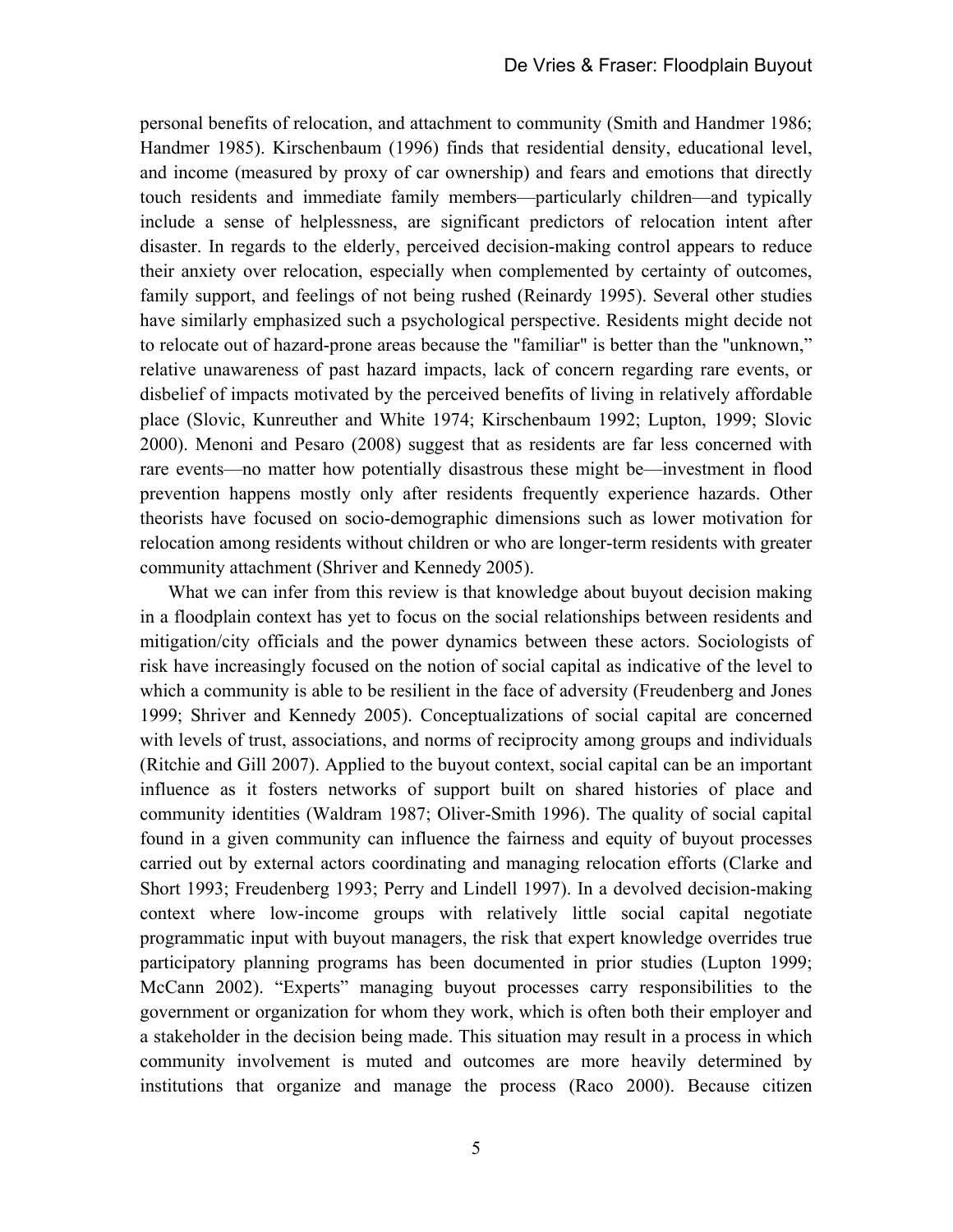participants are volunteers in the process with their own jobs and responsibilities, their level of involvement is impacted by such factors as the advertising, scheduling, and location of meetings. The influence of such process factors on the ethics of buyout participation has been referred to by Freudenberg (1993) as a "recreancy perspective", which focuses on the extent to which institutional actors are able to carry out their responsibilities with the degree of vigor necessary to merit the societal trust they enjoy. He finds that in the case of locating facilities for handling nuclear waste, recreancy explained three times as much variance in levels of concern as did socio-demographic or ideological variables combined.

Following this overview of existing literature, we expect that voluntary participation in buyouts is associated with homeowners who have the following characteristics:

- Relatively high risk awareness resulting from regular flood experience, relatively low familiarity with the community, relatively few financial housing benefits for remaining, and self-efficacy of process (particularly among elderly);
- Relatively high family size (in particular, the presence of children), high income and education, and younger age (or shorter duration of living in the neighborhood);
- Relatively high perceived price fairness of the buyout acquisition and higher perceived sufficiency of equivalently priced alternative housing; and
- Relatively high social capital to influence the fairness and equity of buyout processes and higher trust in experts and institutional actors carrying out the buyout program.

In the remainder of this paper, we will explore why property owners participated voluntarily and what the relative contribution of perceived voluntariness was in buyout programs studied.

## **Method**

#### **Sample**

The study was conducted in four North American urban floodplains in the cities of Grand Forks, North Dakota; San Antonio, Texas; and Kinston and Greenville, North Carolina (Fraser et al. 2003). In each locality, key informant interviews were conducted with buyout officials followed by a telephone survey of property owners who had been offered a buyout. Each site studied had experienced a major flood within a couple of years preceding the survey and subsequently participated in a FEMA-sponsored buyout program. Sites chosen represented various geographical regions of the country, differed in size, had large buyout programs (over 300) still in operation, and began within two years of each other. Table 1 shows selected characteristics of all four sites.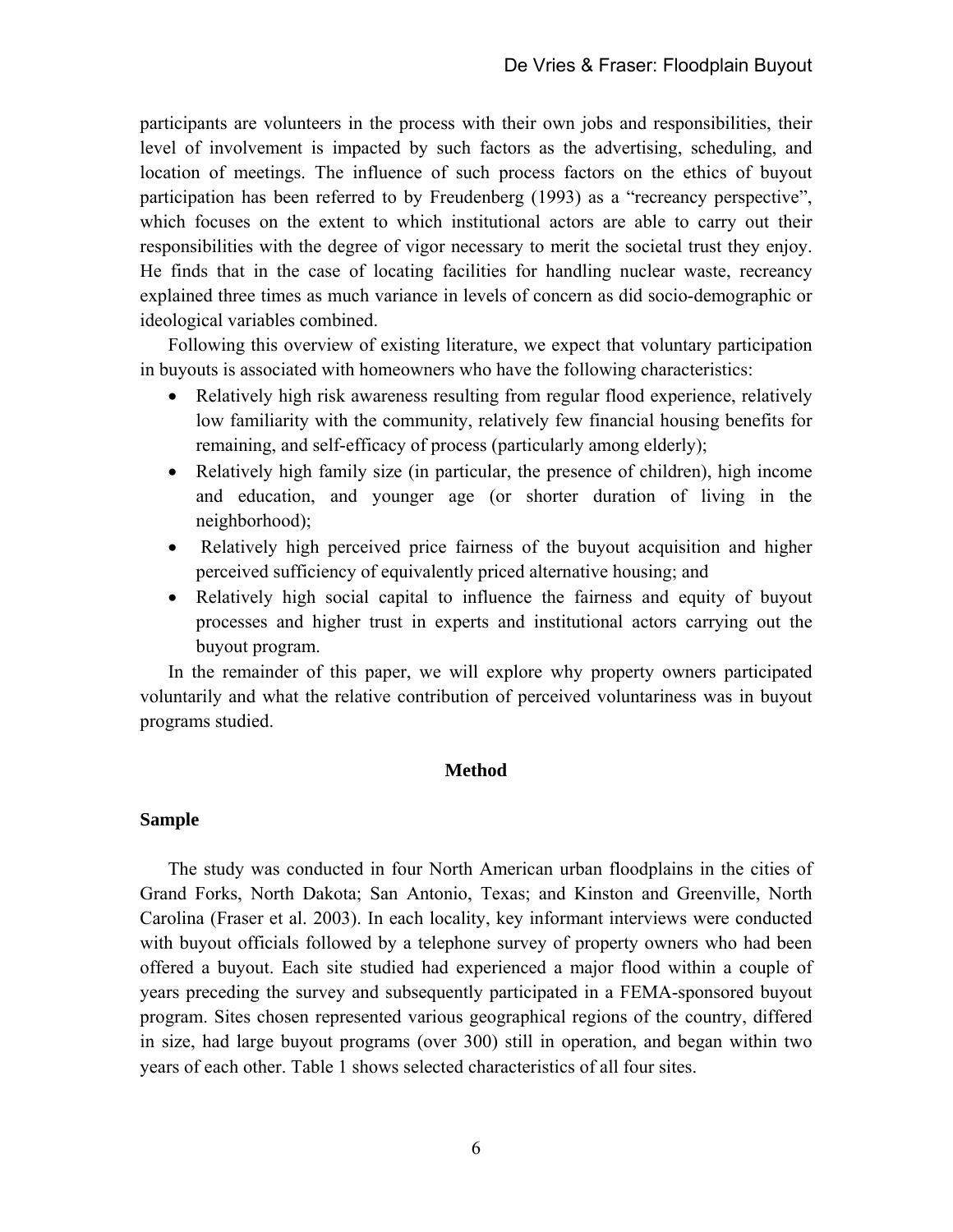Data collection occurred in two phases. First, a team of trained researchers spent a week conducting semi-structured interviews with key informants at each of the four sites. The research team consisted mostly of senior sociologists (males) who were familiar with issues of urban and regional planning and were assisted by a female research associate. Interviews were conducted with typically two team members present, in all cases including one senior researcher. The interview sample included municipal officials, nonprofit staff from a range of organizations, as well as Community Development Corporation (CDC) staff involved as housing counselors. In all, 60 interviews were conducted, that each averaged 1.5 hours in length. The interviews included questions about the people and organizations involved in conducting each buyout program, perceptions about how the buyout process worked in their city, and recommended improvements for buyout program participation.

| <b>Site</b>                                      | Disaster,                | <b>Characteristics</b>                                                                                                                                                                                                                                            | <b>Properties</b> | <b>Properties</b> |
|--------------------------------------------------|--------------------------|-------------------------------------------------------------------------------------------------------------------------------------------------------------------------------------------------------------------------------------------------------------------|-------------------|-------------------|
|                                                  | Year                     |                                                                                                                                                                                                                                                                   | mitigated         | <b>Sampled</b>    |
| Greenville,<br>North<br>Carolina                 | Hurricane<br>Floyd, 1999 | • High demand for rental units due to University<br>rental economy challenging buyout<br>• Difficulties finding affordable housing<br>• Conflicts between housing counselors/local<br>government                                                                  | $N = 450$         | $n = 63$          |
| Kinston,<br>North<br>Carolina                    | Hurricane<br>Floyd, 1999 | • Minority, low-income neighborhoods<br>• Second buyout attempt within three years<br>• High rate of participation<br>• Conflicts between housing counselors/local<br>government                                                                                  | $N = 700$         | $n = 89$          |
| Grand Forks, Great Flood<br>North Dakota of 1997 |                          | Contested negotiation over dike line placement<br>l.<br>• Replacement subdivision housing contested<br>• Communication and trust building seen as<br>success factors                                                                                              | $N = 800$         | $n = 106$         |
| San Antonio,<br>Texas                            | river flood,<br>1998     | San Antonio • Difficulties City in justifying delayed FEMA<br>commitment of financial support<br>• Low-income neighborhoods<br>• Difficulties coordinating among agencies<br>• Mistrust among residents but effective use of<br>housing counselors key to success | $N = 400$         | $n = 58$          |

 **Table 1: Size of Buyout Program in Study Localities** 

In the second phase, the project team conducted a telephone survey of households in each site who were eligible to participate in their city's buyout program (see sample size in Table 1). The sampling population was determined by the geographical boundaries of each of the four localities to determine household eligibility (i.e., those that fall within 100-year floodplain areas). A complete list of all eligible households was obtained from local officials and used for random sampling of telephone respondents. The selection of respondents from within each household was the adult (over the age of eighteen) who actually made the decision of whether or not the household would participate in the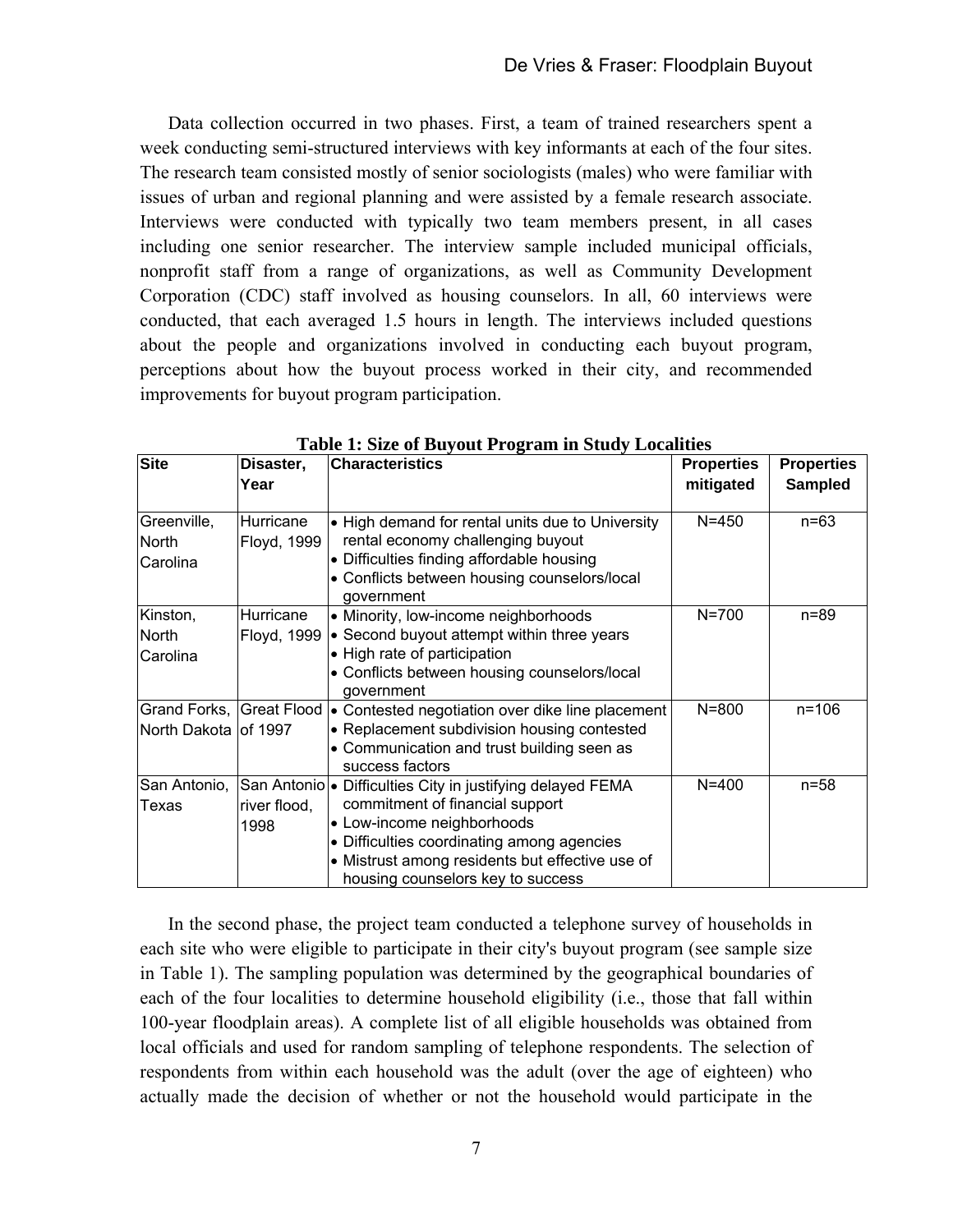buyout program. Because more households typically express *desire* to relocate as a result of hazard events than actually do eventually relocate (Hunter 2005), only those households who were given a formal offer of participation and had made a decision to relocate or not were eligible for study participation. Selected households were first sent a letter explaining the study and inviting respondents to participate, after which they were approached by telephone. The average duration of telephone conversations was 30 minutes, and participation followed standard informed consent procedures, including confidentiality of responses.

The total sample size from all cities was 316 respondents, with a response rate of just over 70%. Of this total, 89% participated in the buyout and 11% did not. Before the flood, sampled property owners had lived on average 17.5 years in their neighborhood  $(SD = 0.8)$  and 16 years in their homes  $(SD = 0.75)$ . Almost all of the homes involved (89%) were detached, single family homes, of which 38% of the respondents had paid off their mortgages.

## **Quantitative Measures**

Results from qualitative interviews were used to construct the quantitative telephone questionnaires. After verifying buyout status and program participation, the telephone survey started with a pre-flood neighborhood satisfaction assessment, including questions regarding the length of residence, type of dwelling, number of people living in the household, status of mortgage (paid off/not paid off, as well as number of years), and attitudinal questions measuring neighborhood satisfaction across four-point Likert-scale response categories ("Strongly Agree" through "Strongly Disagree"). Afterward, information was obtained about the relative levels of damage: perceived damage in the neighborhood and to the home, inches of water inside the home, ability to live inside the home, condemnation status, and if repairs were made after the event. Questions also asked how long it took after the event until respondents were approached to participate in the buyout (less than one month through over six months) and how many months it took from the time respondents signed up for the buyout program until they received a check for their home. Next, the telephone survey asked about the complexity of decision making, including the importance of the opinion of external stakeholders on their decision-making process. This question used Likert-scale responses to address the influence of neighbors, family members/relatives/kin, local government officials, housing counselors, city planners, staff from churches or religious organizations, and other neighborhood or community staff. Questions about decision-making influences were followed by factors respondents took into consideration when deciding whether to participate in the buyout program. These included Likert-scale measures of the likelihood of future flooding, as well as concerns about being able to find affordable housing, leaving the neighborhood, and going into greater debt after participation. Residents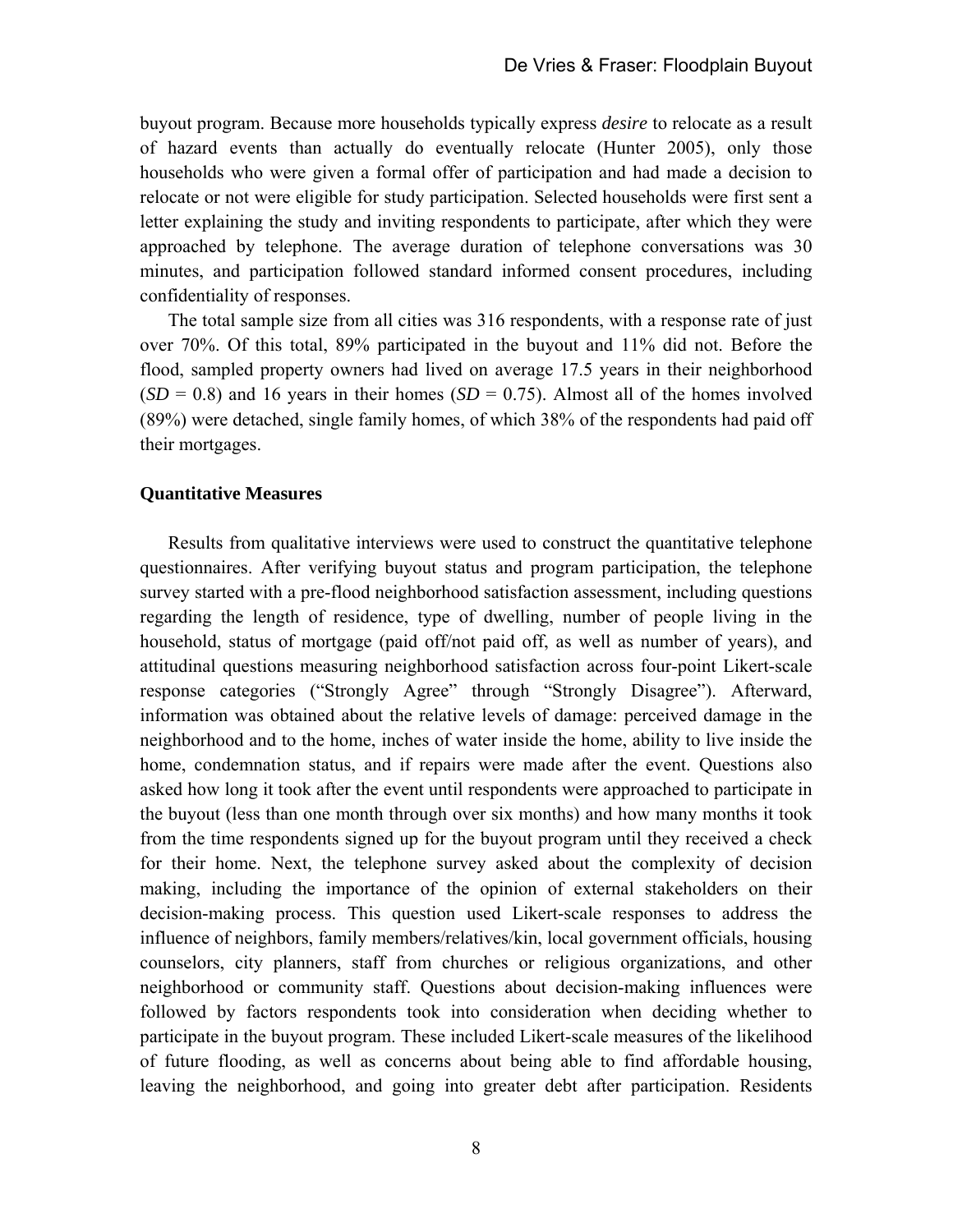provided binary responses about whether they were provided alternative choices to the buyout, if they would have stayed and rebuilt their homes if given the chance to do so, and if they felt that participation in the buyout program was voluntary. Further Likertscale attitudinal questions included questions regarding perceived clarity of information, pressure (if any) felt to participate, levels of input in the way the city's buyout program was managed, trust towards the people managing the buyout program, confidence that local government officials had the best interests of the neighborhood in mind, perceived opposition by residents to the buyout (if any), perceived fairness of the price offered for the acquired home, perceived difficulty of making the decision to participate in the buyout (including length of time), and finally how satisfied they felt with the overall buyout program.

The demographic variables comprised questions about each respondent's age (using categories 18-30, 31-40, 41-50, 51-60, 61-70, 71-80, 81-90, 90 and over), gender, number of people living in the buyout offer property at the time of the flood (including the number of adults and children), ethnic identity (Multiracial, Native American, Asian, African-American, Caucasian, or Hispanic), education level (the number of years a respondent had been in formal schooling), employment at the time of the event (employed/not-employed), and finally, yearly household income prior to taxes right after the flooding. Table 2 provides household characteristics of the respondents.

## **Data Analysis**

Interviews were transcribed and coded for content using a qualitative software analysis program, whereby meaningful classifications were obtained in which to categorize responses. Quantitative results were analyzed using a basic descriptive statistics and correlation analysis. Table 3 shows descriptive statistics for variables in the survey used in this paper.

Analysis of variance and  $\chi^2$ -square tests were employed to explore significant patterns between the attitudinal and sociodemographic variables of the group of respondents who perceived the buyout as voluntary and those who perceived it as involuntary (a binary variable). A number of qualitative responses included in the telephone survey were analyzed and classified in meaningful categories using Excel. Table 4 shows the intercorrelations among the measures included in the study. A number of variables expectedly are highly associated as they cover similar general meanings, such as damages (#6 through #10), relative importance of opinions various others (#12 through #15), and perception of social inclusion and trust (#16 and 21 through 24). A few site differences can be discerned from the correlations. Property owners in Kinston appeared more inclined to be influenced by the opinions of others relative to the other sites. In Greenville, there appeared to be a higher association between perceptions of voluntariness relative to the other sites. In Grand Forks where household income is relatively higher and others' opinions were noted to be relatively less important, more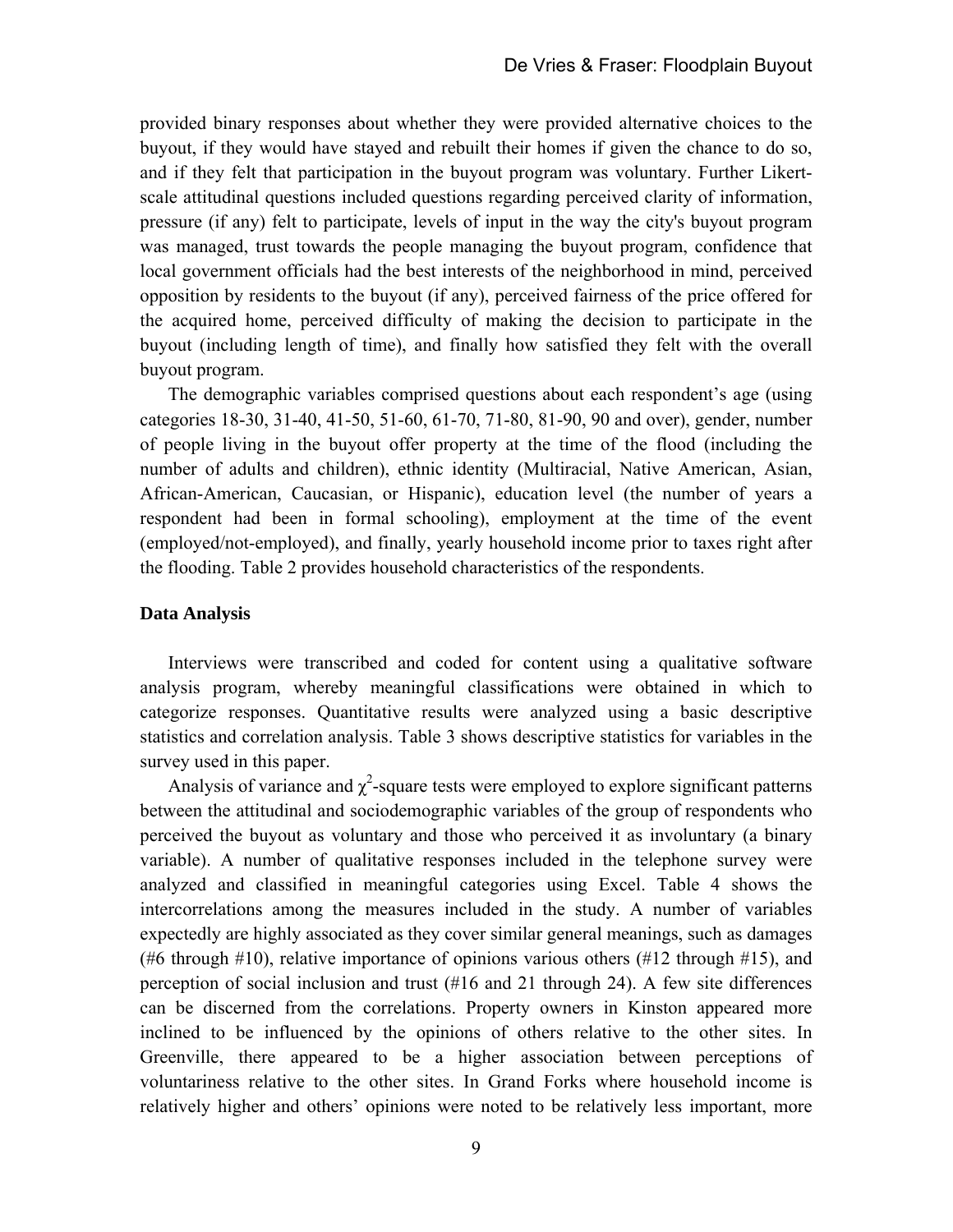opposition occurred. San Antonio distinguished itself by relatively lower damage perceptions, less trust, more years left on the mortgages, and a larger Hispanic population. It can be concluded from this that the four sites are historically different in their social-demographic orientations and that while the statistical conclusions made in this paper have to be seen as averages *across* sites denoting general tendencies that are, in no way, intended to undermine the historical specificity of local conditions.

|                       |                  |                |                    | Table 2. Sample Socio-demographic Characteristics |                |  |  |  |  |  |
|-----------------------|------------------|----------------|--------------------|---------------------------------------------------|----------------|--|--|--|--|--|
| <b>Variables</b>      | <b>Frequency</b> | <b>Percent</b> | <b>Variables</b>   | <b>Frequency</b>                                  | <b>Percent</b> |  |  |  |  |  |
|                       |                  |                |                    |                                                   |                |  |  |  |  |  |
| <b>Household Size</b> |                  |                | Education in years |                                                   |                |  |  |  |  |  |
| 1.00                  | 76               | 24.1           | 4.00               | 1                                                 | .3             |  |  |  |  |  |
| 2.00                  | 106              | 33.5           | 5.00               | $\mathbf{1}$                                      | .3             |  |  |  |  |  |
| 3.00                  | 40               | 12.7           | 7.00               | 4                                                 | 1.3            |  |  |  |  |  |
| 4.00                  | 43               | 13.6           | 8.00               | 6                                                 | 1.9            |  |  |  |  |  |
| 5.00                  | 21               | 6.6            | 9.00               | 11                                                | 3.5            |  |  |  |  |  |
| 6.00                  | 9                | 2.8            | 10.00              | 13                                                | 4.1            |  |  |  |  |  |
| 7.00                  | 6                | 1.9            | 11.00              | 8                                                 | 2.5            |  |  |  |  |  |
| 8.00                  | 3                | .9             | 12.00              | 93                                                | 29.4           |  |  |  |  |  |
| Missing               | 12               | 3.8            | 13.00              | 15                                                | 4.7            |  |  |  |  |  |
|                       |                  |                | 14.00              | 42                                                | 13.3           |  |  |  |  |  |
| Ethnicity             |                  |                | 14.50              | $\mathbf{1}$                                      | .3             |  |  |  |  |  |
| African-American      | 110              | 34.8           | 15.00              | 10                                                | 3.2            |  |  |  |  |  |
| Caucasian             | 177              | 56.0           | 16.00              | 72                                                | 22.8           |  |  |  |  |  |
| Hispanic              | 19               | 6.0            | 17.00              | $\overline{2}$                                    | 6.6            |  |  |  |  |  |
| Missing               | 10               | 3.2            | 18.00              | 15                                                | 4.7            |  |  |  |  |  |
|                       |                  |                | 20.00              | $\overline{4}$                                    | 1.3            |  |  |  |  |  |
| Age                   |                  |                | 22.00              | $\overline{2}$                                    | $.6\,$         |  |  |  |  |  |
| 18-30                 | $\overline{7}$   | 2.2            | Missing            | 16                                                | 5.1            |  |  |  |  |  |
| $31 - 40$             | 52               | 16.5           |                    |                                                   |                |  |  |  |  |  |
| $41 - 50$             | 68               | 21.5           |                    | Household Income prior to taxes                   |                |  |  |  |  |  |
| 51-60                 | 58               | 18.4           | Under 10K          | 16                                                | 5.1            |  |  |  |  |  |
| 61-70                 | 52               | 16.5           | 11K-20K            | 40                                                | 12.7           |  |  |  |  |  |
| 71-80                 | 52               | 16.5           | 21K-30K            | 70                                                | 22.2           |  |  |  |  |  |
| 81-90                 | 10               | 3.2            | 31K-40K            | 55                                                | 17.4           |  |  |  |  |  |
| 91 or over            | $\mathbf{1}$     | $\cdot$ 3      | 41K-50K            | 41                                                | 13.0           |  |  |  |  |  |
| Missing               | 16               | 5.1            | 51K-60K            | 27                                                | 8.5            |  |  |  |  |  |
|                       |                  |                | 61K-70K            | $\overline{7}$                                    | 2.2            |  |  |  |  |  |
| Employment            |                  |                | 71K and up         | 12                                                | 3.8            |  |  |  |  |  |
| Not Employed          | 98               | 31.0           | missing            | 35                                                | 11.1           |  |  |  |  |  |
| Employed              | 206              | 65.2           |                    |                                                   |                |  |  |  |  |  |
| Missing               | 12               | 3.8            |                    |                                                   |                |  |  |  |  |  |

**Table 2. Sample Socio-demographic Characteristics**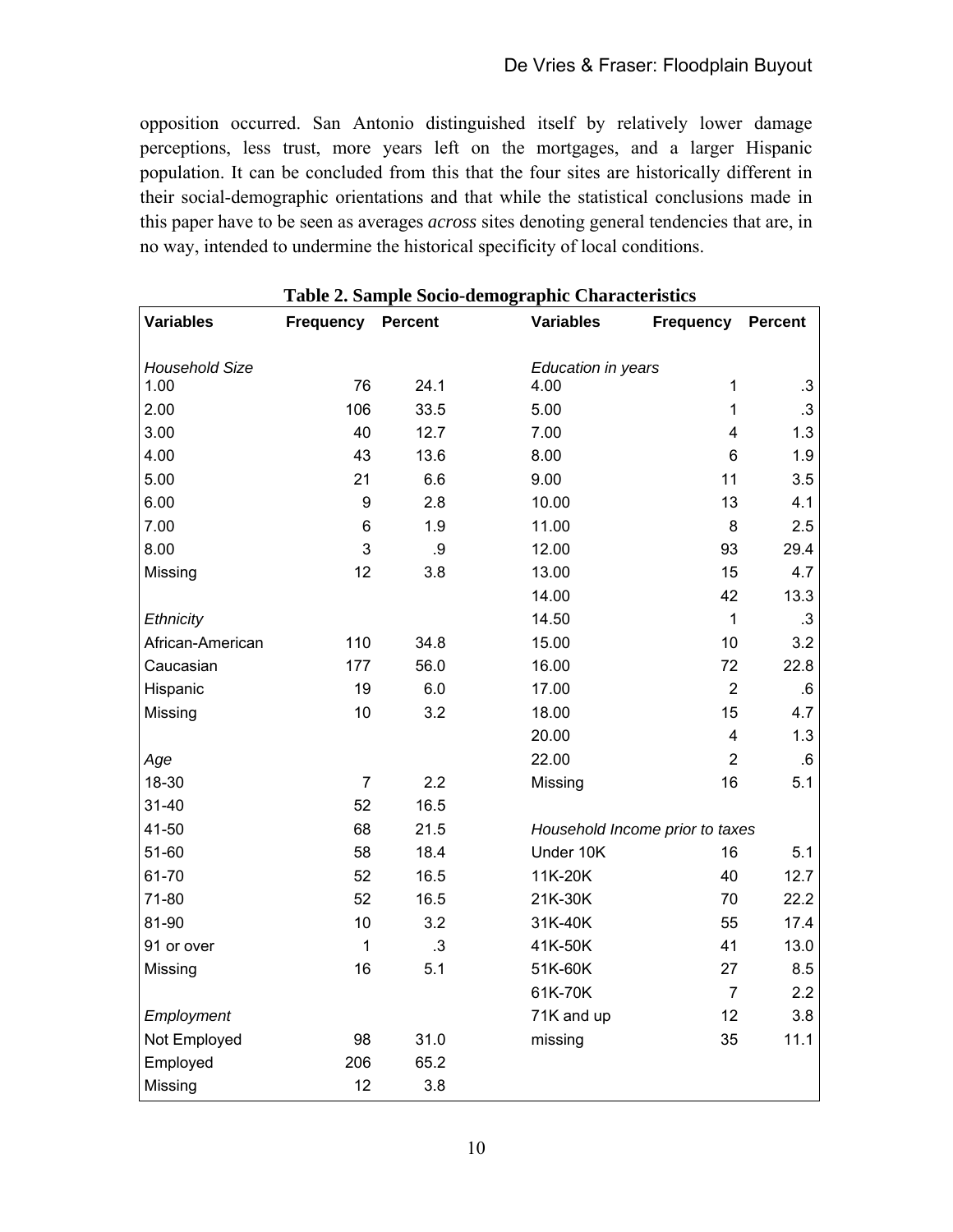| $\overline{\mathbf{t}}$ | Variable                                                                                                                                     | M                | <b>SD</b>     | N   |
|-------------------------|----------------------------------------------------------------------------------------------------------------------------------------------|------------------|---------------|-----|
| $\mathbf 1$             | Buyout Status (1 = participated, 2 = not participated)                                                                                       | 1.1              | .3            | 316 |
| $\mathbf{2}$            | Kinston (dummy)                                                                                                                              |                  |               | 316 |
| $\mathbf 3$             | Greenville (dummy)                                                                                                                           |                  |               | 316 |
| 4                       | Grand Forks (dummy)                                                                                                                          |                  |               | 316 |
| 5                       | San Antonio (dummy)                                                                                                                          |                  |               | 316 |
| 6                       | How extensive was the damage to your neighborhood due to the                                                                                 | 3.8              | $\mathcal{A}$ | 313 |
|                         | flooding? (1 = not at all $-4$ = very)                                                                                                       |                  |               |     |
| $\overline{\mathbf{r}}$ | How extensive was the damage to your home due to the flooding?                                                                               | 3.8              | $.5\,$        | 313 |
| 8                       | $(1 = not at all - 4 = very)$<br>Were you able to live in your home after the flood? $(1 = no, 2 = yes)$                                     | 1.1              | $\cdot$ 3     | 314 |
| 9                       | Was your home condemned after the flood? $(1 = no, 2 = yes)$                                                                                 | 1.7              | $\cdot$       | 303 |
| 10                      | Did you make any repairs to your home after the flood? $(1 = no, 2 =$                                                                        | 1.1              | .3            | 314 |
|                         | yes)                                                                                                                                         |                  |               |     |
| 11                      | I felt I was an accepted part of the neighborhood $(1 =$ strongly                                                                            | 3.6              | $.5\,$        | 293 |
|                         | disagree $-4$ = strongly agree)                                                                                                              |                  |               |     |
| 12                      | How important were the opinions of your neighbors in making your<br>decision about participating in the buyout? (1 = not at all $-4$ = very) | 1.9              | 1.1           | 306 |
| 13                      | How important were the opinions of your family members in making                                                                             | $\overline{2.1}$ | 1.3           | 307 |
|                         | your decision about participating in the buyout? (1 = not at all $-4 =$                                                                      |                  |               |     |
|                         | very)                                                                                                                                        |                  |               |     |
| 14                      | How important were the opinions of your housing counselors in<br>making your decision about participating in the buyout? ( $1 = not$ at      | 1.7              | 1.1           | 299 |
|                         | $all - 4 = very)$                                                                                                                            |                  |               |     |
| 15                      | How important were the opinions of your city planners in making                                                                              | 1.8              | 1.1           | 302 |
|                         | your decision about participating in the buyout? (1 = not at all $-4 =$<br>very)                                                             |                  |               |     |
| 16                      | How important was the likelihood of future flooding in making your                                                                           | 2.6              | 1.3           | 313 |
|                         | decision about participating in the buyout? (1 = not at all $-4$ = very)                                                                     |                  |               |     |
| 17                      | How clear was the information presented to you about the buyout?                                                                             | 3.0              | 1.0           | 310 |
| 18                      | $(1 = not at all - 4 = very)$<br>How long did it take after the flood until you were approached to                                           | 2.4              | 1.1           | 302 |
|                         | participate in the buyout? (1 = less than a month, $2 = 1-3$ months, 3                                                                       |                  |               |     |
|                         | $= 4-6$ months, $4 =$ over 6 months)                                                                                                         |                  |               |     |
| 19                      | Did you feel that participation in the buyout program was voluntary?                                                                         | 1.7              | $.5\,$        | 312 |
| 20                      | $(1 = no, 2 = yes)$<br>Were you provided with alternative choices to the buyout? $(1 = no,$                                                  | 1.2              | .4            | 309 |
|                         | $2 = yes$                                                                                                                                    |                  |               |     |
| 21                      | How much pressure, if any, did you feel to participate in tee buyout                                                                         | 1.9              | 1.1           | 313 |
|                         | program? (1 = no, 2 = not a lot, 3 = some, 4 = a great deal)                                                                                 |                  |               |     |
| 22                      | How much did you trust the people running the buyout program? (1<br>$=$ not at all $-4$ = very)                                              | 2.7              | 1.1           | 310 |
| 23                      | How confident were you that local government officials had the best                                                                          | 2.6              | 1.1           | 304 |
|                         | interest of your neighborhood in mind? ( $1 = not$ at all $-4 = very$ )                                                                      |                  |               |     |
| 24                      | How much input did you feel flooded residents had in the way the                                                                             | 2.1              | .9            | 291 |
| 25                      | city's buyout program was run? (1 = not at all $-4$ = very)<br>In your opinion, how fair was the price offered for your home? $(1 =$         | 2.7              | 1.0           | 309 |
|                         | not at all $-4$ = very)                                                                                                                      |                  |               |     |
| 26                      | How much opposition, if any, was voiced by residents regarding                                                                               | 2.4              | 1.0           | 293 |
|                         | how the buyout program was handled? (1 = not at all $-4$ = very)                                                                             |                  |               |     |

**Table 3: Descriptive Statistics Telephone Survey Results**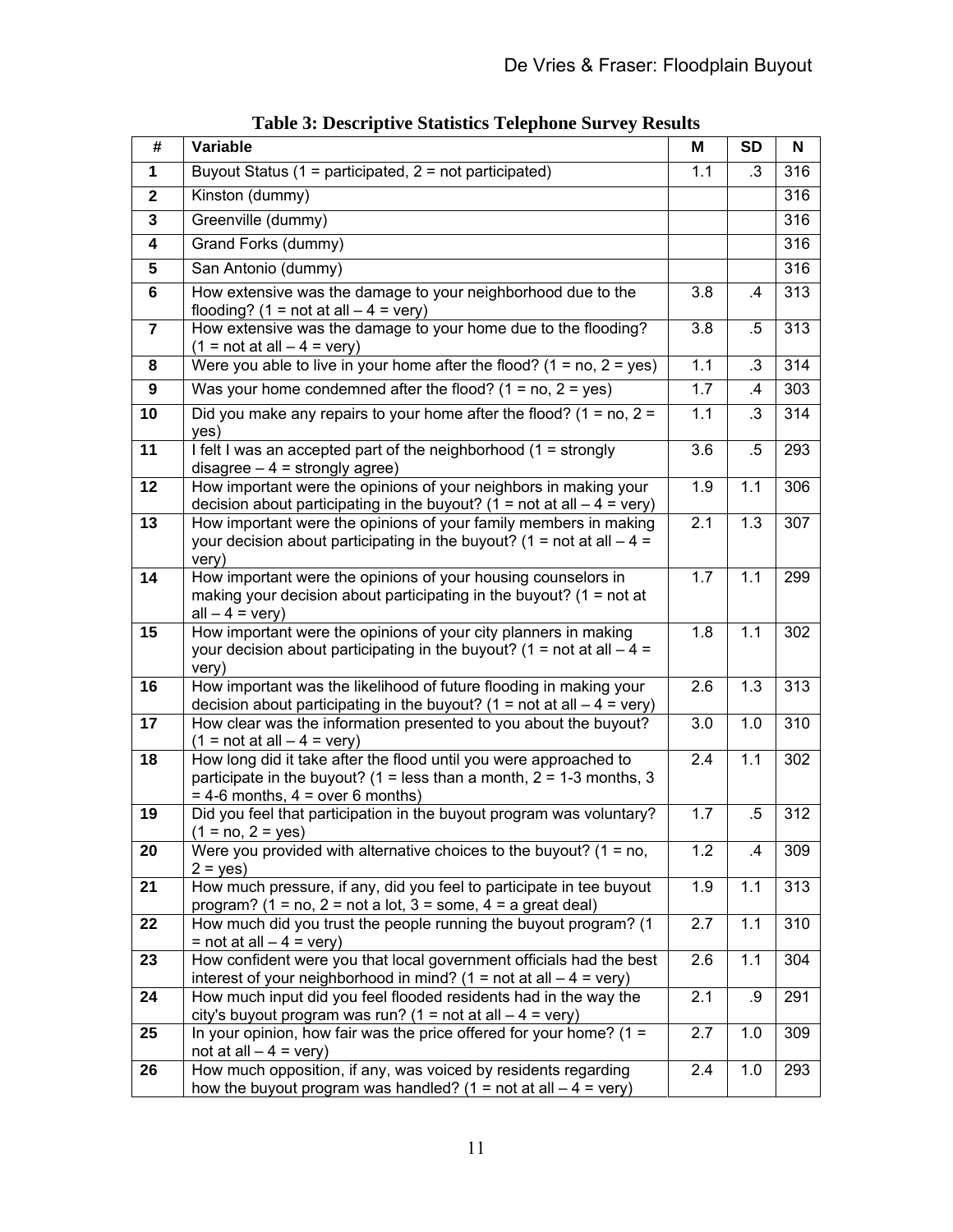| 27 | Would you have stayed and rebuilt if you had been given a chance<br>to? $(1 = no, 2 = yes)$                                                                 | 1.4  | .5   | 305 |
|----|-------------------------------------------------------------------------------------------------------------------------------------------------------------|------|------|-----|
| 28 | How difficult was it for you to make your decision to participate/not-<br>participate in the buyout? (1 = not at all $-4$ = very)                           | 1.9  | 1.0  | 312 |
| 29 | Now I'd like to know your age (10 year increments: $1 = 18-30$ , $2 = 12$<br>$31-40$ , $3 = 41-50$ , $8 = 91+$ )                                            | 4.0  | 1.5  | 300 |
| 30 | Including yourself, how many people lived in your household at the<br>time of the flood? (number)                                                           | 2.6  | 1.6  | 307 |
| 31 | How many years left on mortgage? (number)                                                                                                                   | 9.1  | 10.8 | 254 |
| 32 | At the time of your decision to participate/not participate in the<br>buyout program, were you employed or not employed? $(1 = no, 2 =$<br>yes)             | 1.7  | .5   | 304 |
| 33 | How long had you been at your job at the time of the flood? $(1 =$<br>less than 1 year, $2 = 1-5$ years, $3 = 6-10$ , $4 = 11-15$ , $5 =$ over 15<br>years) | 3.2  | 1.3  | 203 |
| 34 | What is the highest level of education you have completed?                                                                                                  | 13.5 | 2.8  | 300 |
| 35 | Household Income prior to taxes right after flood. (increments of<br>$$10K, 1 \le $10K - 8 \ge $71K)$                                                       | 3.9  | 1.7  | 268 |
| 36 | Hispanics (dummy)                                                                                                                                           |      |      | 305 |
| 37 | African/Americans (dummy)                                                                                                                                   |      |      | 316 |
| 38 | Caucasians (dummy)                                                                                                                                          |      |      | 316 |

**Table 3: Descriptive Statistics Telephone Survey Results (Continued)** 

To evaluate the relative contribution of voluntariness to decision making, we conducted a logistic regression analysis using the choice to participate in the buyout program as the dependent variable. For the selection of variables we used a purposeful selection process (Bursac et al. 2008). In addition to selecting significant covariates, this algorithm retains important confounding variables—resulting in a possibly slightly richer model. Further, as the model works well for samples in the range of 240–600, it is suitable for this survey. Dummy-coded variables were included in the logistic regression analysis to take into account the influence of location on the results. The purposeful selection process begins by a univariate analysis of each variable as a candidate for the multivariate analysis. Bursac et al. (2008) suggest using a *p*-value cut-off point of 0.25, as more traditional levels such as 0.05 can fail in identifying variables known to be important. Building the multivariate model, an iterative process of variable selection is used in which covariates are removed from the model if they are non-significant and not a confounder, with significance evaluated at the 0.1 alpha level and confounding as a change in any remaining parameter estimate greater than 15% as compared to the full model. At the end of this iterative process of deleting, refitting, and verifying, the model contains significant covariates and confounders. At this point we added any variable not selected for the original multivariate model back one at a time, with significant covariates and confounders retained earlier. Any that are significant at the 0.1 or 0.15 level are put in the model, and the model is iteratively reduced as before but only for the variables that were additionally added.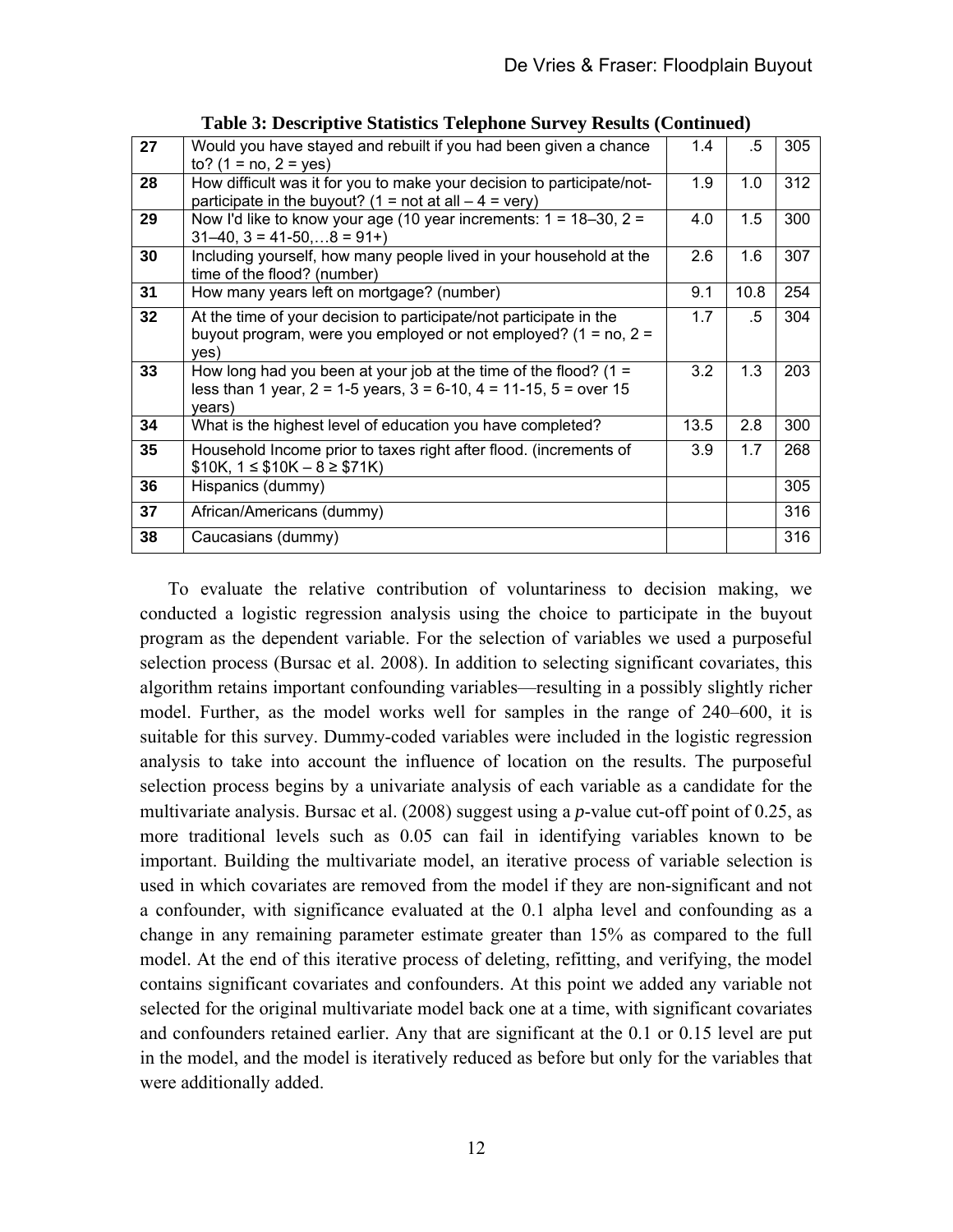**Table 4: Correlations Among Variables\*** 

| Variable       |         | $\overline{2}$ | $\mathbf{3}$ | 4                   | 5            | 6                | 7      | 8       | 9             | 10     | 11     | 12                  | 13      | 14           | 15      | 16      | 17          | 18                      | 19                | 20      | 21      | 22     | 23                 | 24     | 25     | 26     | 27     | 28          | 29     | 30     | 31    | 32     | 33     | 34     | 35   | 36     | 37     | 38  |
|----------------|---------|----------------|--------------|---------------------|--------------|------------------|--------|---------|---------------|--------|--------|---------------------|---------|--------------|---------|---------|-------------|-------------------------|-------------------|---------|---------|--------|--------------------|--------|--------|--------|--------|-------------|--------|--------|-------|--------|--------|--------|------|--------|--------|-----|
|                | 1.0     |                |              |                     |              |                  |        |         |               |        |        |                     |         |              |         |         |             |                         |                   |         |         |        |                    |        |        |        |        |             |        |        |       |        |        |        |      |        |        |     |
| 2              | $-11$   | 1.0            |              |                     |              |                  |        |         |               |        |        |                     |         |              |         |         |             |                         |                   |         |         |        |                    |        |        |        |        |             |        |        |       |        |        |        |      |        |        |     |
| 3              | .10     | $-.31$         | 1.0          |                     |              |                  |        |         |               |        |        |                     |         |              |         |         |             |                         |                   |         |         |        |                    |        |        |        |        |             |        |        |       |        |        |        |      |        |        |     |
| $\overline{4}$ | -.21    | $-.44$         | $-.35$       | 1.0                 |              |                  |        |         |               |        |        |                     |         |              |         |         |             |                         |                   |         |         |        |                    |        |        |        |        |             |        |        |       |        |        |        |      |        |        |     |
| 5              | .28     | $-30$          | $-24$        | $-34$               | 1.0          |                  |        |         |               |        |        |                     |         |              |         |         |             |                         |                   |         |         |        |                    |        |        |        |        |             |        |        |       |        |        |        |      |        |        |     |
| 6              | $-.07$  | $-.10$         | .05          | .24                 | $-.24$       | 1.0              |        |         |               |        |        |                     |         |              |         |         |             |                         |                   |         |         |        |                    |        |        |        |        |             |        |        |       |        |        |        |      |        |        |     |
| $\overline{7}$ | $-.06$  | $-.10$         | .05          | .25                 | $-24$        | .82              | 1.0    |         |               |        |        |                     |         |              |         |         |             |                         |                   |         |         |        |                    |        |        |        |        |             |        |        |       |        |        |        |      |        |        |     |
| 8              | .13     | .17            | $-.08$       | $-20$               | $-.13$       | $-34$            | $-49$  | 1.0     |               |        |        |                     |         |              |         |         |             |                         |                   |         |         |        |                    |        |        |        |        |             |        |        |       |        |        |        |      |        |        |     |
| 9              | $-10$   | $-.07$         | .06          | .18                 | $-.20$       | .53              | .53    |         | $-50$ 1.0     |        |        |                     |         |              |         |         |             |                         |                   |         |         |        |                    |        |        |        |        |             |        |        |       |        |        |        |      |        |        |     |
| 10             | .15     | .12            | .06          | $-.20$              | .05          | $-24$            | $-30$  | .63     | $-.41$        | 1.0    |        |                     |         |              |         |         |             |                         |                   |         |         |        |                    |        |        |        |        |             |        |        |       |        |        |        |      |        |        |     |
| 11             | .03     | $-.05$         | $-12$        | .15                 | $.00\,$      | .32              | .28    | $-.03$  | .16           | .05    | 1.0    |                     |         |              |         |         |             |                         |                   |         |         |        |                    |        |        |        |        |             |        |        |       |        |        |        |      |        |        |     |
| 12             | $-0.02$ | .22            | $-.09$       | $-.16$              | .03          | $-17$            | $-14$  | .06     | $-.09$        | .09    | $-.07$ | 1.0                 |         |              |         |         |             |                         |                   |         |         |        |                    |        |        |        |        |             |        |        |       |        |        |        |      |        |        |     |
| 13             | $-.09$  | .16            | $-.03$       | $-.10$              | $-.03$       | $-.09$           | $-.03$ | .02     | $-.06$        | .02    | .00    | .74                 | 1.0     |              |         |         |             |                         |                   |         |         |        |                    |        |        |        |        |             |        |        |       |        |        |        |      |        |        |     |
| 14             | $-.02$  | .22            | $-0.06$      | $-.16$              | .00          | $-24$            | $-.21$ | .05     | $-.15$        | .07    | $-.09$ | .62                 | .59     | 1.0          |         |         |             |                         |                   |         |         |        |                    |        |        |        |        |             |        |        |       |        |        |        |      |        |        |     |
| 15             | $-06$   | .26            | .02          | $-24$               | $-.03$       | $-.20$           | $-12$  | .02     | $-.10$        | .10    | $-.15$ | .70                 | .60     | .76          | 1.0     |         |             |                         |                   |         |         |        |                    |        |        |        |        |             |        |        |       |        |        |        |      |        |        |     |
| 16             | .00     | .24            | .01          | $-29$               | .06          | $-11$            | $-.08$ | .14     | $-.10$        | .09    | $-.06$ | .35                 | .32     | .32          | .43     | 1.0     |             |                         |                   |         |         |        |                    |        |        |        |        |             |        |        |       |        |        |        |      |        |        |     |
| 17             | $-22$   | .04            | .01          | .10                 | $-.18$       | .13              | .05    | $-.06$  | .16           | $-.06$ | $-.04$ | $-17$               | $-0.06$ | $-.19$       | $-.10$  | $-.01$  | 1.0         |                         |                   |         |         |        |                    |        |        |        |        |             |        |        |       |        |        |        |      |        |        |     |
| 18             | .10     | $-.05$         | .04          | $-.12$              | .15          | $-.14$           | $-18$  |         | $.13 - .21$   | .15    | .06    | .03                 | .03     | .04          | $-.02$  | $-.07$  |             | $-14$ 1.0               |                   |         |         |        |                    |        |        |        |        |             |        |        |       |        |        |        |      |        |        |     |
| 19             | .14     | $-.02$         | .15          | $-.09$              | $-.02$       | .04              | .01    | .04     | .04           | .07    | .00    | $-.07$              | $-.03$  | $-.05$       | .00     | .05     |             |                         | $.12 - .01 - 1.0$ |         |         |        |                    |        |        |        |        |             |        |        |       |        |        |        |      |        |        |     |
| 20             | .07     | $-0.06$        |              | $.19$ $-.12$        | .01          | .04              | .02    | .07     | .04           | .10    | .03    | $-.07$              |         | $-.11-.04$   | .03     | $-.01$  | .05         | .04                     | .07               | 1.0     |         |        |                    |        |        |        |        |             |        |        |       |        |        |        |      |        |        |     |
| 21             | .02     | $-12$          | $-.06$       | .13                 | .04          | $-.09$           | $-.02$ | $-.02$  | $-.07$        | $-.03$ | .02    | $-.05$              |         | $-.04 - .04$ | $-.06$  | $-.09$  | $-0.06$     | $-.08$                  | $-29$             | $-.03$  | 1.0     |        |                    |        |        |        |        |             |        |        |       |        |        |        |      |        |        |     |
| 22             | $-32$   | .20            | .04          | .07                 | $-.35$       | .16              | .11    | $-.01$  | .21           | $-.01$ | $-.03$ | $-.06$              | .04     | $-.09$       | $-.02$  | .05     | .47         | $-21$                   | .17               | $.00\,$ | $-14$   | 1.0    |                    |        |        |        |        |             |        |        |       |        |        |        |      |        |        |     |
| 23             | $-23$   | .14            | $-.03$       |                     | $.14 - .29$  | .14              | .11    | $-.03$  | .16           | $-.02$ | $-.01$ | $-.08$              | .02     | $-.07$       | $-.02$  | .08     | .36         | $-17$                   | .17               | $-.04$  | $-13$   |        | $.82 \qquad 1.0$   |        |        |        |        |             |        |        |       |        |        |        |      |        |        |     |
| 24             | $-12$   | .10            | .03          | .03                 | $-.18$       | .04              | .02    | .07     | .08           | .05    | .00    | .08                 | .10     | .01          | .04     | .10     | .24         | $-.16$                  | .05               | .03     | $-.05$  | .55    | .51                | 1.0    |        |        |        |             |        |        |       |        |        |        |      |        |        |     |
| 25             | $-25$   | .06            | .04          | .08                 | $-.21$       | .17              | .10    | $-.08$  | .23           | $-.05$ | $-.04$ | $-.09$              | $-.03$  | $-.10$       | $-.03$  | .01     | .32         | $-16$                   | .07               | .04     | $-0.08$ | .57    | .62                | .38    | 1.0    |        |        |             |        |        |       |        |        |        |      |        |        |     |
| 26             | $-15$   | $-0.06$        | $-.05$       | .24                 | $-.17$       | .11              | .09    | $-.02$  | .09           | $-.05$ | $-.01$ | $-12$               | $-.05$  | $-.12$       | $-.11$  | $-.10$  | .05         | $-.13$                  | $-.10$            | .09     | .20     | .17    | .25                | .23    | .35    | 1.0    |        |             |        |        |       |        |        |        |      |        |        |     |
| 27             | $-03$   | $-.09$         | $-0.03$      | .09                 | $.02\,$      | .01              | $-.02$ | $.02\,$ | $-.03$        | $-.01$ | .04    | .02                 | $-.02$  | .03          | $-.03$  | $-.09$  | $-.06$      | $-.06$                  | $-14$             | $-0.08$ | .11     | $-.05$ | $-.05$             | $-.03$ | $-.05$ | .13    | 1.0    |             |        |        |       |        |        |        |      |        |        |     |
| 28             | $-.03$  | .07            | .04          | $-.18$              | .09          | $-0.10$          | $-.07$ | .04     | $-.05$        | .11    | .04    | .21                 |         | $.19$ .13    | .19     | .05     | $-15$       |                         | $.02 - .16$       | .04     | .29     | .03    | .04                | .21    | .15    | .30    | .14    | 1.0         |        |        |       |        |        |        |      |        |        |     |
| 29             | .00     | .22            |              | $.19$ $-.19$ $-.23$ |              | .17              | .06    | .02     | .11           | $-.05$ | .07    | .02                 |         | $.08 - .02$  | .01     | .13     |             |                         | $.07 - .10$ .16   | .02     | $-12$   | .29    | .27                | .18    | .16    | $-.02$ | $-.12$ | $-.02$      | 1.0    |        |       |        |        |        |      |        |        |     |
| 30             | $-0.04$ | $-0.06$        | $-.13$       | .17                 | .00.         | .06              | .10    |         | $-.09-.03$    | $-.02$ | .06    | .14                 |         | $.13-.06$    | .10     | .02     | $-.01$      |                         | $-01 - 04$        | $-.02$  | .08     | $-.04$ | $-.09$             | $-.03$ | $-.08$ | .03    | .04    | $-.04$      | $-.18$ | 1.0    |       |        |        |        |      |        |        |     |
| 31             | .09     | $-20$          | $-17$        | .11                 | .31          | $-23$            | $-12$  |         | $.07 - 19$    | .12    | $-.11$ | .07                 | .02     | .05          | .05     |         | $-.05$ -.21 |                         | $.09 - .21$       | $-.01$  | .14     |        | $-23 - 21$         | $-.12$ | $-18$  | .01    | .07    | .11         | $-.50$ | .16    | 1.0   |        |        |        |      |        |        |     |
| 32             | .01     | $-19$          | $-16$        | .10                 | .26          | $-12$            | $-.04$ | $.00\,$ | $-.05$        | $-.03$ | $-.05$ | .01                 | $-.08$  | $-.04$       | $-0.06$ | $-.08$  | $-.09$      | .11                     | $-11$             | .01     | .06     | $-26$  | $-23$              | $-12$  | $-.09$ | .03    | .07    | $-.01$      | $-66$  | .16    | .29   | 1.0    |        |        |      |        |        |     |
| 33             | .03     | .03            | .22          | $-.02$              | $-.18$       | .19              | .14    | $-.01$  | .22           | $-.01$ | $-.01$ | $-.08$              | $-.05$  | $-.11$       | $-.02$  | .06     | .21         | $\mathord{\text{-}}.22$ | .25               | .02     | $-.13$  | .28    | .17                | .16    | .20    | .10    | .06    | $-.10$      | .52    | -.10   | -.42  | .12    | 1.0    |        |      |        |        |     |
| 34             | $-.10$  | $-.20$         | $-15$        | .27                 | .04          | .00.             | .03    | $-.13$  | $.04$         | $-.08$ | .06    | $-0.04$             | $-.10$  | .02          | $-.01$  | $-.05$  | .04         | $-.02$                  | $-13$             | .01     | .00.    | $-.01$ | $-.04$             | .00    | .02    | .08    | .06    | $-.02$      | $-.28$ | .06    | .15   | .25    | $-.04$ | 1.0    |      |        |        |     |
| 35             | $-0.09$ | $-29$          | $-0.06$      | .27                 | .05          | .01              | .00    | $-.09$  | $-.05$        | $-.07$ | $-.01$ | $-.09$              | $-.10$  | $-.06$       | $-.08$  | $-0.10$ | .07         | $-.05$                  | $-.04$            | $-.01$  | .04     | $-.03$ | $-.11$             | $-.05$ | .06    | .12    | .01    | $-.04$      | $-.24$ | .22    | .22   | .43    | .25    | .48    | 1.0  |        |        |     |
| 36             | .30     | $-16$          | $-13$        | $-.19$              | .55          | $-.07$           | $-.05$ | .03     | $-.02$        | $-.01$ | .11    | $-.04$              | $-.06$  | $-.02$       | $-0.06$ | $-.06$  | $-11$       | .13                     | .07               | .11     | .03     | $-.26$ | $-20$              | $-.15$ | $-13$  | $-.09$ | $-.11$ | .04         | $-17$  | $-.07$ | .20   | .18    | $-17$  | $-.09$ | .00. | 1.0    |        |     |
| 37             | $-.05$  | .72            | $-.05$       | $-52$               | $-16$        | $-13$            | $-11$  | .20     | $-.10$        | .12    | $-19$  | .24                 | .22     | .24          | .31     | .28     | $-0.06$     | $-.03$                  | .03               | $-0.06$ | $-12$   | .13    | .07                | .09    | $-.02$ | $-.05$ | $-.05$ | .07         | .26    | $-.07$ | $-18$ | $-.30$ | .03    | $-31$  | -.41 | $-.19$ | 1.0    |     |
| 38             | $-.09$  | $-62$          | .08          |                     | $.63$ $-.12$ | .20 <sub>1</sub> | .17    |         | $-24$ .15 .13 |        |        | .13 .19 .15 .20 .25 |         |              |         | $-25$   |             |                         | $.13 - .04 - .06$ | .01     | .08     |        | $.03$ $.06$ $-.01$ |        | .09    | .13    |        | $.11 - .08$ | $-.16$ | .13    | .05   | .20    | .09    | .35    | .40  | $-30$  | $-.82$ | 1.0 |

**\*Bold** = significant at 0.05 level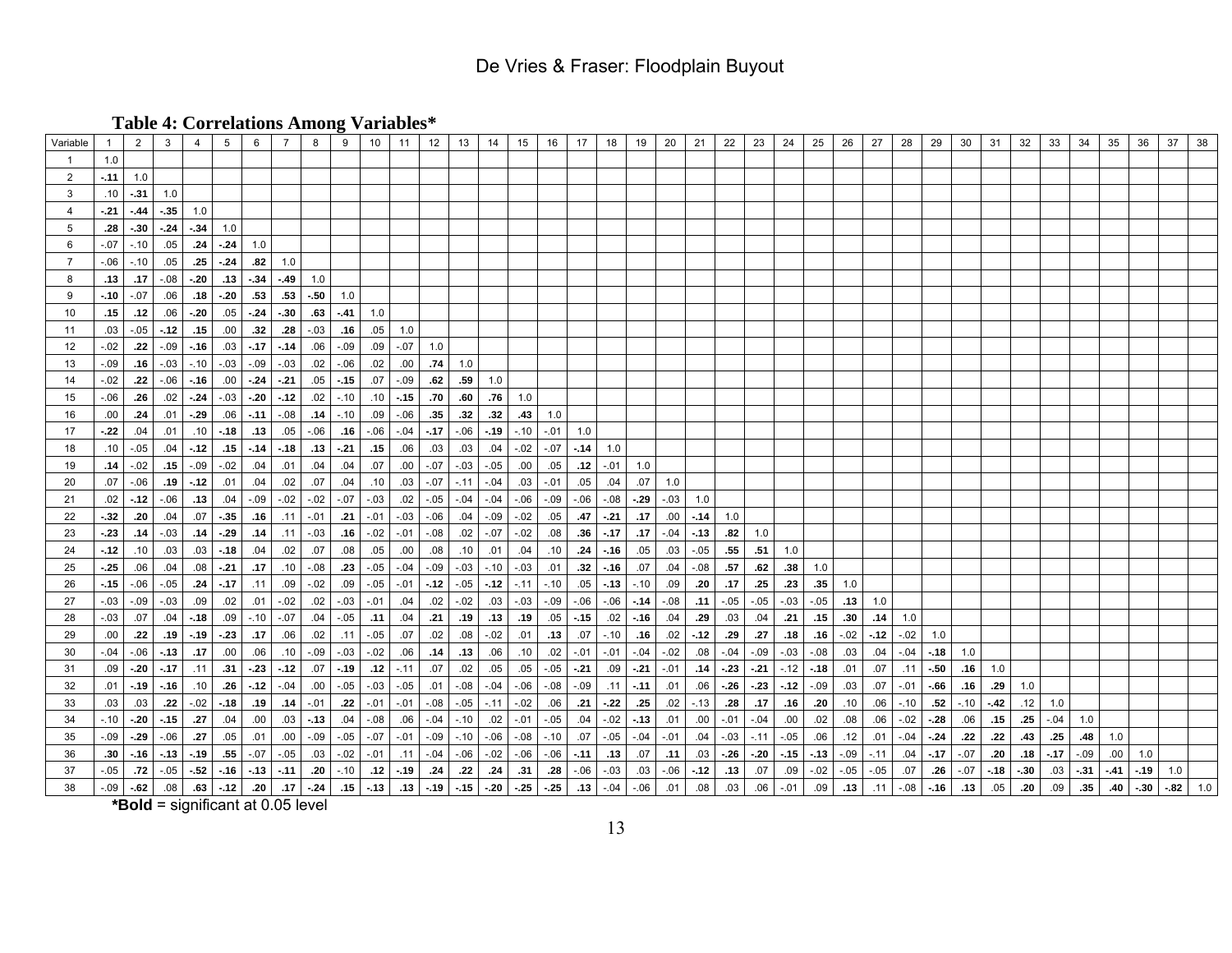#### **Findings**

#### **Perspectives from Buyout Managers**

At our level, it was just moving real swiftly. So, things were happening so fast, I just remember every day seemed like a huge event, because decisions were being made and we're out there talking to these folks and just doing our very best to get as much information and find out what they wanted. Now I do remember that folks were not, initially…., well I don't know if people are ever really pleased about it, people didn't want to leave. People did not want to leave. People did not want to move. People just wanted, and rightfully so because it was a very traumatic event, they really just wanted their life back the way it was before. The whole thing disrupted their lives in so many ways, and so a lot of folks were angry, obviously. And so we did a lot of listening. And we would walk through some people's homes, and you know the water line was up nine feet high. And their stuff had been damaged, and you know. So they were really just in shock at that point, very much in shock. And in some ways they were being asked to make huge decisions that they really weren't ready to make. But again, we were just operating under the assumption of just trying to make things better, fast. (Buyout Manager, San Antonio).

This quote from a buyout manager from San Antonio suggests that *both* buyout managers and property owners were overwhelmed by the emotional and infrastructural impact of their flood. It summarizes the notion that as a consequence of this short-term shock, property owner readiness to deliberate and take their time to plan and evaluate the merits of accepting (or not) the buyout offer or instead plan for alternative mitigation appeared compromised. The quote also illustrates the well-intended attitude of the buyout manager of "just trying to make things better, fast" in this same temporally constrained decision-making space. This section focuses on the context of the buyout manager. Local officials managing post-disaster buyout programs reported concerns with "just trying to make things better, fast," which sometimes compromised the mandate to provide sufficient opportunities for meaningful public participation in deciding if implementing a buyout program was the best option. This, we find, was indicative of the lowering standards applied to assuring the buyout process was voluntary.

While this was seemingly the case, our interviews with officials managing buyout programs indicated that they valued public participation and that the high rate of buyout offer acceptance by property owners was prima facie evidence of the voluntary nature of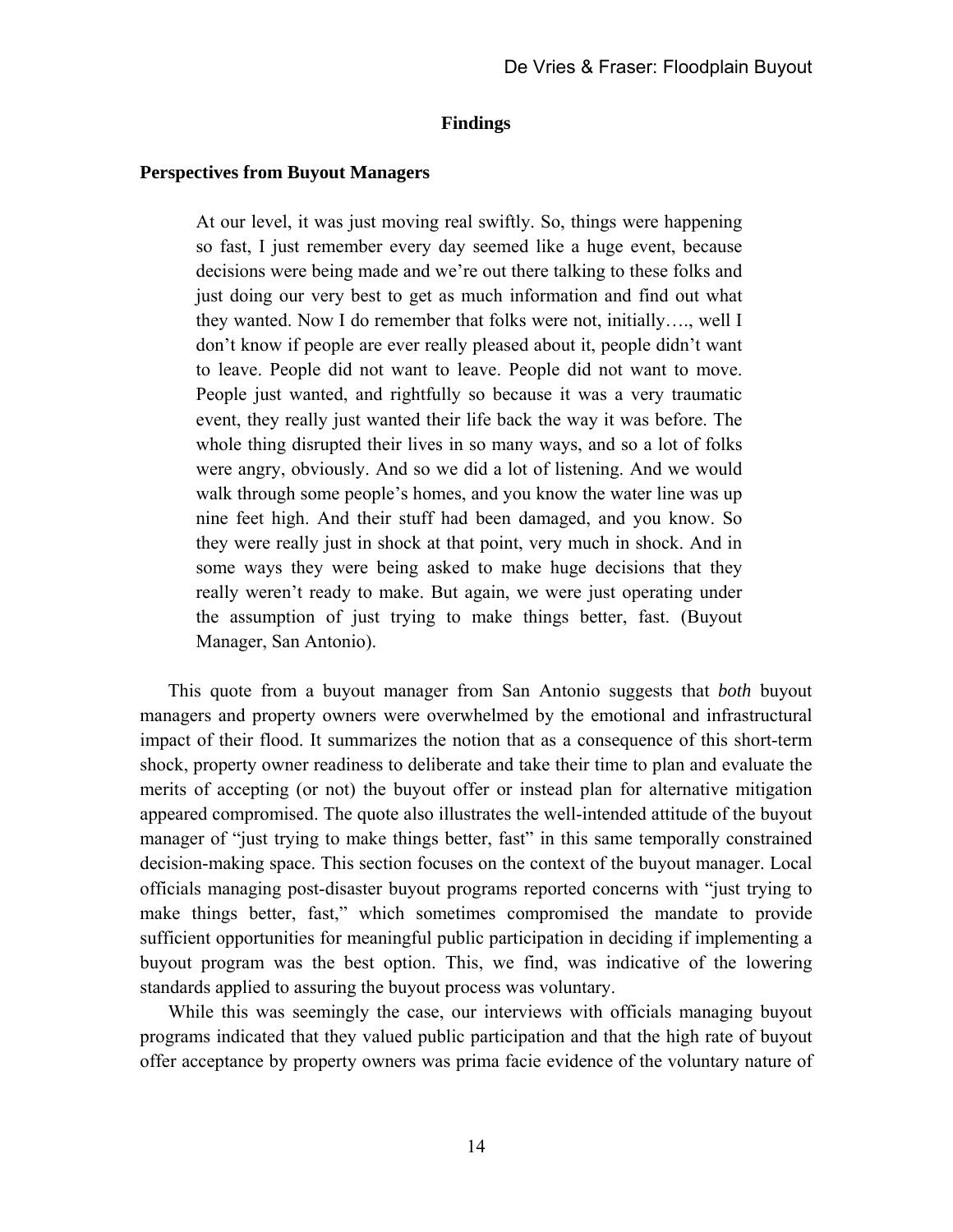the process. This perception is not surprising when success is measured in terms of number of property owners participating: across the four cities, nearly 90% of the homeowners accepted the buyout offer. In all cases the programs followed a severe flood—an average of 147 cm (58 in) of floodwater in homes in Kinston, 178 cm (70 in) in San Antonio, 193 cm (76 in) in Greenville, and 366 cm (144 in) in Grand Forks. Buyout managers noted that these impacts of nature (or "God" as it was attributed in several instances) motivated participation. As one North Carolina buyout manager said about the post Hurricane Floyd mitigation buyout program: "We didn't have to sell Floyd; it sold itself." To buyout managers, this dramatic flood context led to the shared perception that participation in the buyout program was rational and self-evident. In some cases, officials appeared to have trouble understanding how property owners could decide *not* to accept the "free-money" given to them, as they at times—and mostly informally expressed that these holdouts were "the problem," "stupid," or "abusing the system". Less acknowledged but implicit in the interviews was that buyout manager perceptions were typically part of a historical planning reality originating before the disasters themselves. This is illustrated by a quote from a North Dakota buyout manager, who in the case of one neighborhood seemed to indicate that not rebuilding and a buyout program had been a done deal for property owners before the event took place:

I think we took the position that FEMA dollars were here to acquire these areas. For example, the Lincoln Park area was not likely to be rebuilt. It stuck out as a horn into the river. It was the lowest lying area. It was not easily protectable. So, that was just a given that it was not going to be rebuilt. Central Park was more difficult because there are some slight changes in elevations and there are some areas that can be protected. So, the bulk of our acquisitions were in Lincoln Park. (Buyout Manager, Grand Forks.)

Within this context of preconceived notions of directions for future housing development and risk mitigation, one shared perception that played a role shaping the attimes irritated or forceful attitude of the buyout managers was the notion that *all* homeowners needed to participate if the buyout program was to be successful. As FEMA required acquired property to effectively be able to return floodplain landscapes and required open-space, non-participating hold-outs in this scenario were particularly costly as city infrastructure would have to be continued despite high costs, for the few homeowners who choose to stay put.

Despite such apparent prconceived notions and at times frustrated expressions of managers, the perception that participation had remained voluntary was generally maintained. A binding element here appeared to be a discourse suggesting that "eminent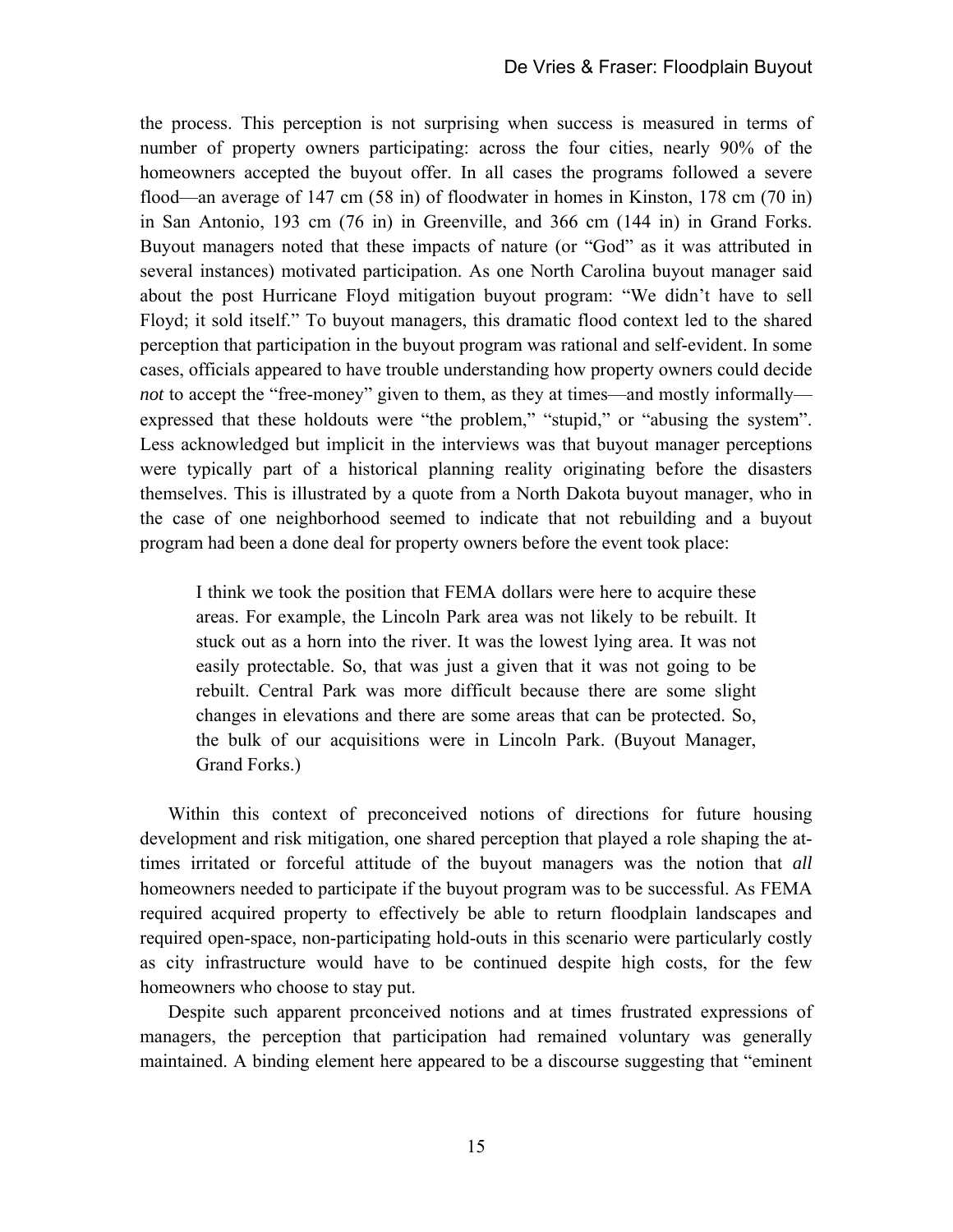domain" (or condemnation, a state action seizing a citizen's private property without the owner's consent) was not a legally allowed tool under FEMA regulations. When asked about the voluntary character of the program, buyout managers typically stressed that they kept to this determination, citing their commitment to not make things worse for the flood victims and keep the process voluntary.

As a Texas buyout manager noted: "Because it was a voluntary program… never did we mention using condemnation processes. Of course FEMA would not allow you to do that, but we didn't want to do that either. And so the other motivation was timely action and reasonable price." Although there was a clear shared sense that eminent domain would have been useful to achieve their goals, managers were careful to avoid the public impression of eminent domain or condemnation (if only to avoid legal ramifications of being sued under the Uniform Relocation Act). However, though eminent domain was not allowed, a close approximation of this tool of force was available under FEMA's HMGP program, namely the substantially damaged declaration. Substantial damage determinations would result if the cost of repair would be over 50% of the homes' preflood value, suggesting a positive cost-benefit ratio favoring buyout mitigation. Based on this economic calculation, property owners whose house had been deemed substantially damaged were not legally allowed to rebuild *unless* they could flood-proof their home (e.g., elevation) or relocate their house out of the flood plain. Although not forcing participation—property owners could still chose to stay under those conditions—the substantially damaged declaration essentially closed off alternative mitigation options or discussions. To most, the personal and emotional costs of rebuilding and flood-proofing their substantially damaged home was precluded by their relative lower economic status and, further, had to be weighed against the "rational" choice of accepting free government buyout money. Aware of the value of these declarations in pushing property owners to participate, planning officials noted the extent to which it was seen as a priority to swiftly move into post-flood areas to survey damage in order to develop substantial damage declarations before residents were able to clean up, rebuild, or ask questions. This was particularly made explicit in North Carolina:

Planner 1: "…as the water receded, the building inspectors were in hipboots going down and doing their damage assessments. Just a foot or two ahead of the water because we could do it unimpeded by the resident and they were not allowed access. We could do our job and get out of there without doing a lot of explaining. So, we were able to inspect about seven hundred houses over the course of a week or two." Planner 2: "And that has paid off tremendously during the buyout process because we were able to document our substantial damage determinations with confidence, evidence, and conviction" (Planners, Kinston).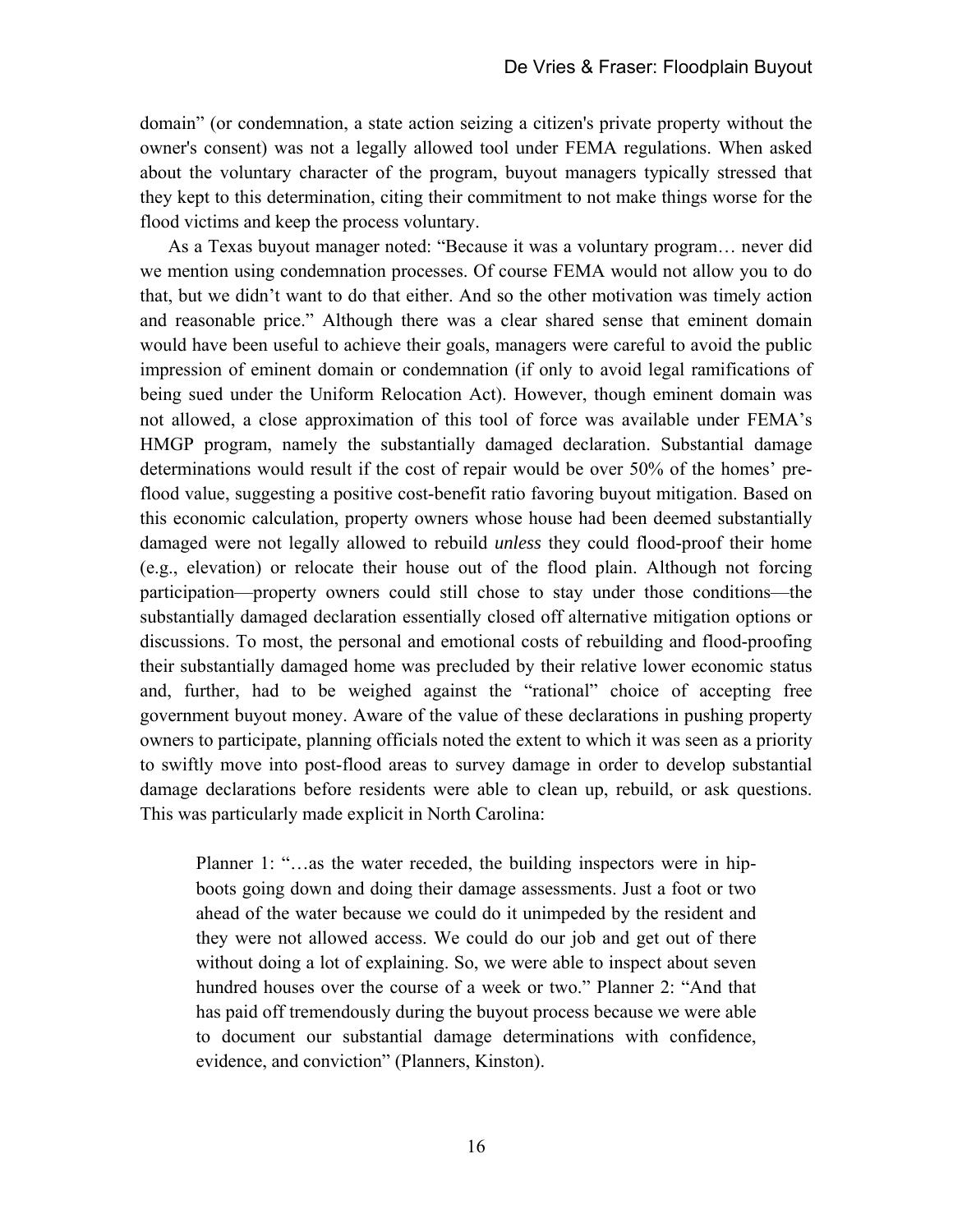North Carolina planners indicated that, in their region, certain cultures of substantial damage practices existed. As they explained: "In the high valued but flood-prone coastal areas, officials obviously would not want the substantial damage assessment to be strictly enforced." Yet, they certainly did in Kinston "because we saw that as a tool to get people out of the floodplain and, at least in our area of Eastern North Carolina, the people in the floodplain were least able to deal with it and they lived in lower valued housing." The price of housing was a motivating determinant here, as repairs made to low valued homes quickly would exceed costs of the homes and more easily allowed the substantial damage declaration to be made. In higher priced markets, substantial damage declaration appeared less useful and less desired, because repairs would be lower than the pre-flood value of the home. In other words, the socio-economic vulnerability of the local population appeared to have influenced the motivation for planners to seek substantial damage declarations. Where applied, the declaration proved highly effective in the buyout programs studied, as only few homeowners decided not to participate despite the declaration. In North Dakota, interview data revealed that about 30 homeowners disputed the declaration but failed to win the legal battle as they were required to show that either the pre-flood price was greater than stated or the costs of repairs were lower. However, these efforts would have to be done using independent contractors able to make assessments in a post-flood disaster context, and the homeowners would have to pay for these assessments. In the post-disaster context, this appeared an insurmountable barrier.

If property owners were willing to stay and rebuild, notwithstanding the extra floodproofing norms imposed by substantial damage declarations, complementary moves were made by both buyout managers and decision makers to further constrain this possibility. Significant in this instance was the possibility for governments to impose a temporary moratorium on rebuilding. Moratoria are temporary holds on building permits; land-use applications or other permits; and entitlements related to the use, development, redevelopment, repair, and occupancy of private property in the interest of protection of life and property. During disaster recovery such moratoria are explicitly used to support the prevailing sentiment that it is wise to prevent people from "acting quickly" and replicating inappropriate pre-disaster building patterns. According to a report by the American Planning Association, "it may be necessary for a city to interrupt and forestall repair and rebuilding long enough to assess rebuilding options and/or to determine effective means of mitigation" (APA 2005:159). In the City of Kinston, this instrument however appeared ironically to have been used not from the standpoint of enlightening public policy and evaluate the diversity of mitigation options, but to accomplish the opposite: to increase the odds of property owners accepting buyout offers for a preconceived mitigation strategy. In the interviews, local Kinston planners themselves argued that the City's building moratorium greatly assisted effective mitigation because it prevented repairs from being made: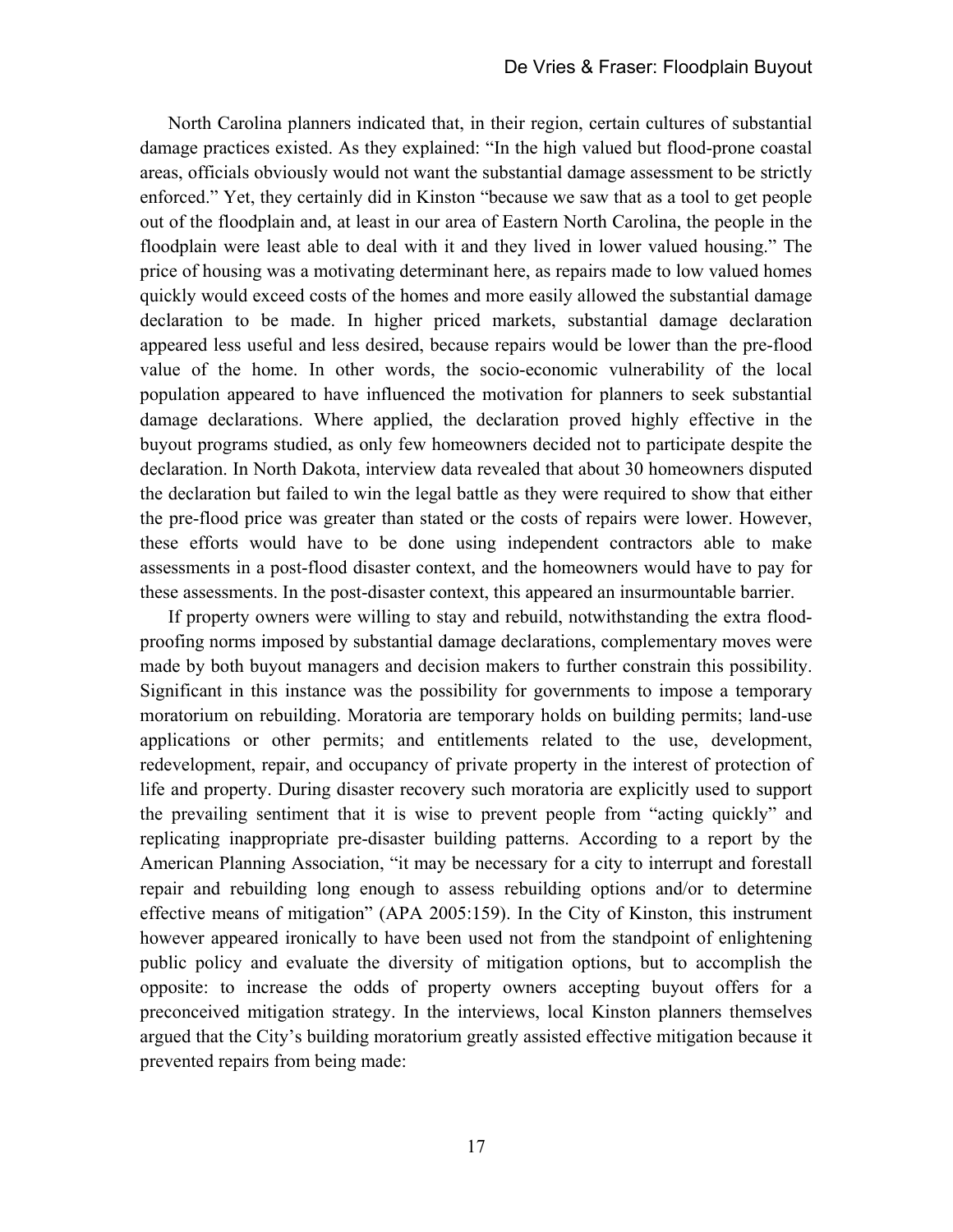Once your gates are back open it is hard to get people out once they get in. The HMGP is a voluntary program and as time goes on the more comfortable they get back in that house, back in the floodplain. And somehow they think that it's not going to come for another hundred years. It's hard to convince them otherwise, unless you have the moratorium. Which, we were fortunate in this case to have. So, that's why we have practically a one hundred percent participation rate out of our floodplain after Hurricane Floyd (Buyout Planners, Kinston).

This Hurricane Floyd moratorium had not been without precedent. Already three years earlier, following Hurricane Fran, the City placed a moratorium on future development in the same floodplain areas. This was due, in part, to a state-imposed moratorium on future sewer connections to the primary waste water treatment plant, which was regularly releasing waste into the Neuse River. After Floyd, the swift action by the City council to place a moratorium on rebuilding only furthered this preconceived strategy of getting people out of the floodplains.

Another way to legally constrain the decision-making arena was, in spite of the rhetoric, eminent domain. Although not a common strategy, buyout managers remarked occasionally that properties belonging to holdouts could still be acquired through eminent domain, simply by using state funds unrelated to the HGMP. For example, in Grand Forks, a number of property owners declined participation in the FEMA-sponsored buyout. However, because the city government decided to build a dike where some of those homes stood, they were able to use their power of eminent domain to oblige residents to move despite their opposition. In response, a number of residents hired a law firm to challenge legitimacy of the buyout program, but the challenge was not upheld in Fargo District Court. In North Carolina, in some instances homes were torn down as they were deemed "public health threats", in combination with substantial damage designations. After Hurricane Floyd, the city of Kinston swiftly adopted an ordinance to remove a number of homes from the floodplain on epidemiological grounds of contamination by raw sewage. There was little opportunity for the public to come to agreement and understanding or even to litigate in the case of disagreement. Finally, in some cases, properties that had not been classified substantially damaged were condemned because residents did not move back into them in a timely manner. A North Dakota buyout manager noted: "Sometimes we could work with the people in terms of buying them out and helping them deal with it, but some were so elderly and said, 'I just can't deal with clean-up…I'm going to stay at my lake… just can't deal with it.'"

Complementary to legal pressures, buyout managers noted a number of socially oriented tactics that helped persuade property owners to accept a buyout offer. Most important, and in line with the overall sentiment of buyout managers that the program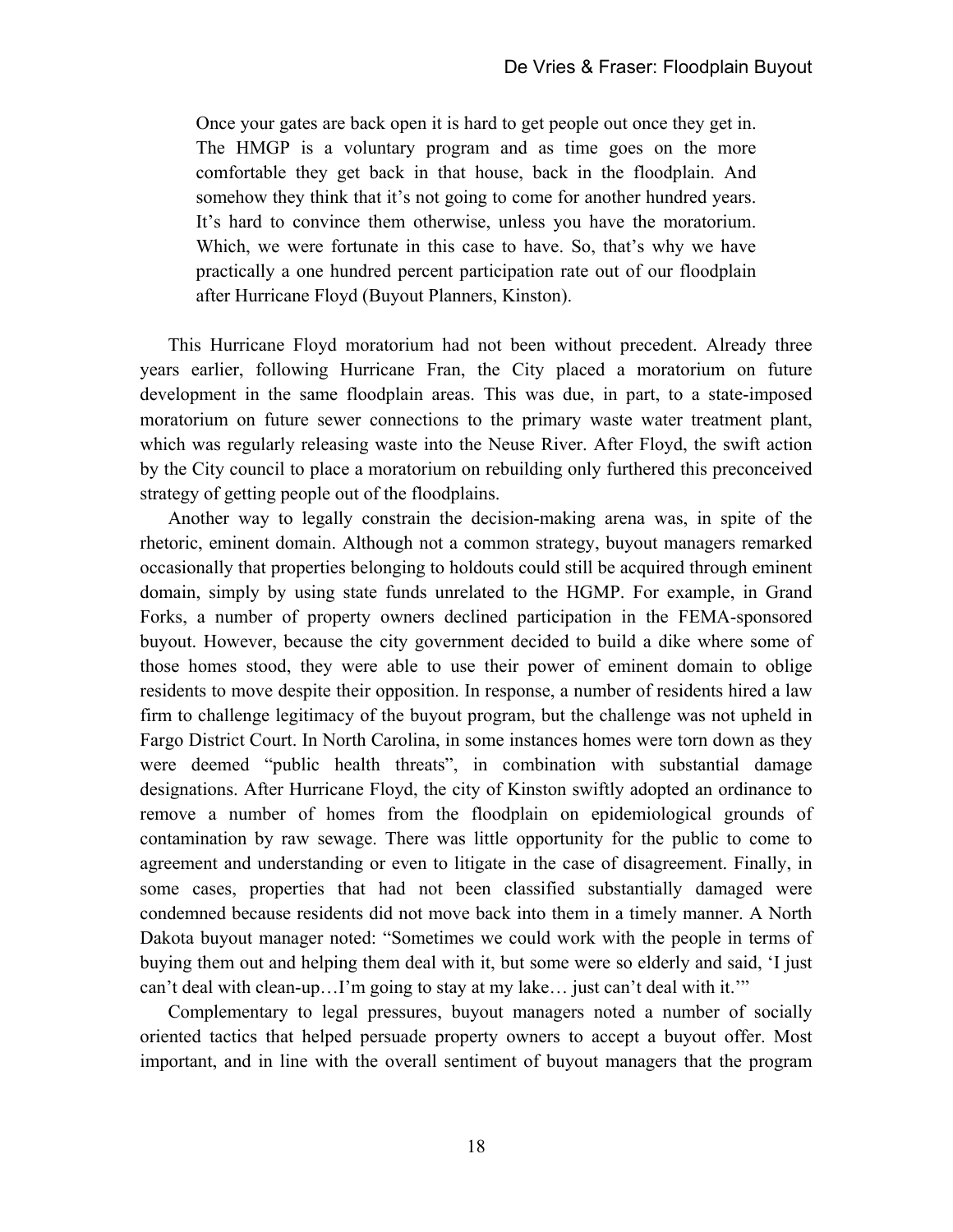was voluntary and had the best interest of the people in mind, buyout managers spent much time building trust through what essentially was a counseling strategy. Buyout teams in many cases realized that clients were both traumatized and distrustful of government intentions and mentioned their responsiveness to the need of their clients to vent and tell their stories. Several buyout managers mentioned that they got emotionally involved as many of the flood victims shared a historical connection to the landscape and neighborhoods affected. Some rural county managers described building trust as a process that combined counseling skills with a concerted outreach effort. In many cases, housing counselors played a crucial role in mediating the buyout process between government and property owners. Generally, it seems government officials expected housing counselors to provide diplomatic pressure needed for the programs to reach their goals. As a San Antonio buyout manager explained, this sometimes worked very well, as in the case of a particular housing counselor who was hired for his excellent community relationships. "Everyone loved him. So, when I had to pick, I picked him because collectively, people connected to him best. And that he listened well and that he explained things well – he didn't lie to people, he wasn't coercive, but he was persuasive." However, in North Carolina, where the role of the housing counselor was state mandated, historical and ongoing racial and class-based antagonisms between floodplain neighborhood and local government escalated when housing counselors based in Community Development Corporations chose to advocate for the rights of the socially vulnerable neighborhoods and essentially created an additional barrier to the buyout success aimed for by officials. Local officials spoke disparagingly about the fact that these housing counselors were beginning to advocate for residents, attacked them for lacking professionalism, and being "uppity". This local infighting between the local government officials and the CDCs increased programmatic confusion and stress for flooded residents.

Aside from building trust, another social tactic utilized by buyout managers was to emphasize the potential risk participants faced when they chose "to stay behind alone". The following example from Texas illustrates this scenario:

And eventually I guess we also convinced folks there won't be another buyout out there … there had been enough notice to the neighbors, to the communities about the flooding in these areas that there probably wouldn't be anyone else interested in buying their houses, so if they stayed they're taking a risk. Number one, there won't be any money a year from now or two years from now to buy your house. Then there might not be any buyers because if your house is in a flood plain it's going to be a negative for people coming along later. So some of them understood that ultimately and went ahead and sold. We didn't try to use that as a threat,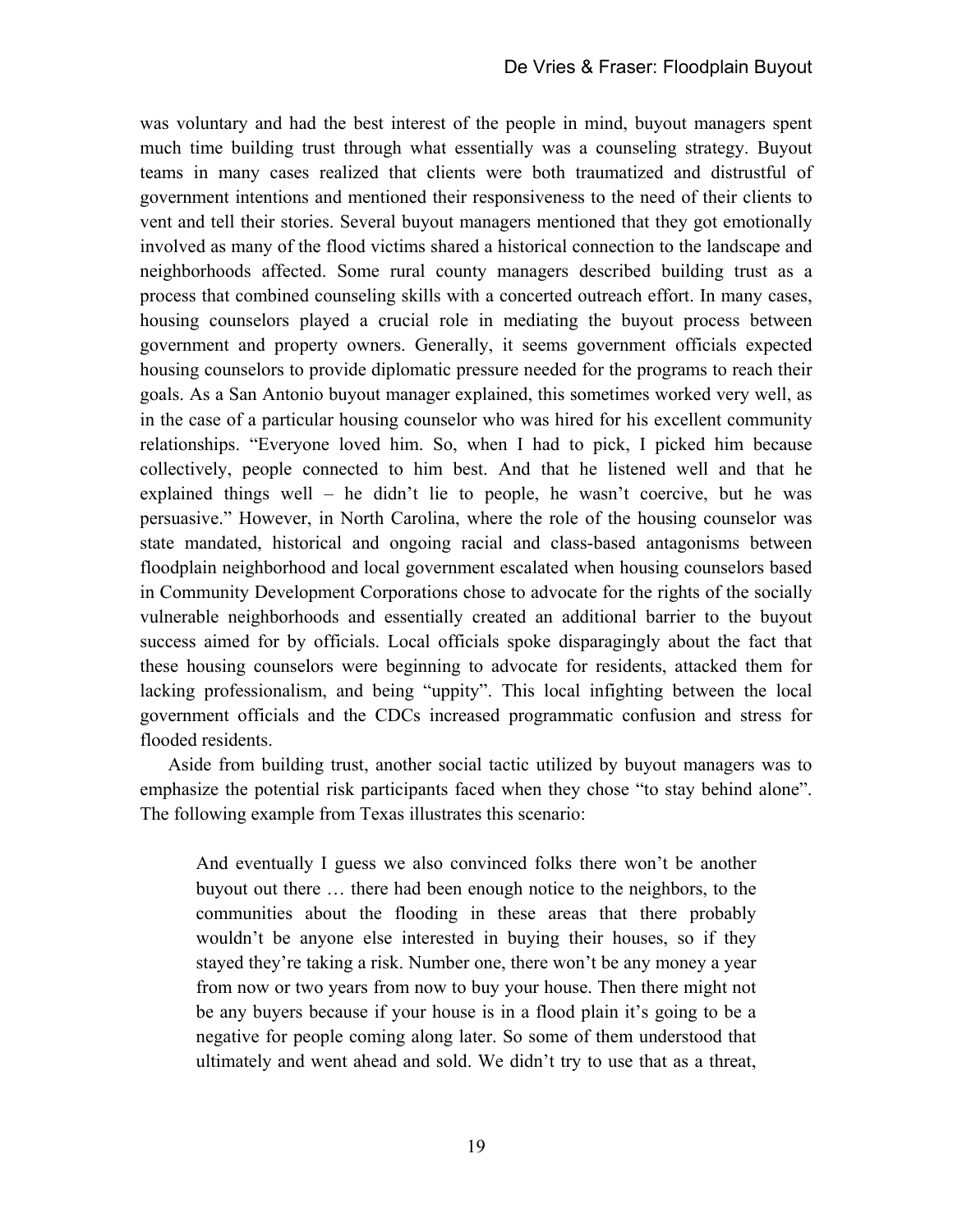but that was just kind of to tell them reality about these kinds of real estate matters (Buyout Manager, San Antonio).

Buyout managers also applied indirect peer pressure on reluctant residents. As one North Carolina manager put it, "That was the last house left on the block, but those folks weren't interested. We'd go back to them and say, 'Look you're going to be here on this entire block by yourself."

These tactics and legal pressures confronted populations existing in extremely vulnerable states. This vulnerability not only dealt with the historically lower socioeconomic status of floodplain property owners, but also with the temporal context of a population recovering from a major natural disaster. Awareness of this social and temporal population vulnerability was something the managers all had in common. Buyout managers in North Carolina indicated that in the aftermath of the disasters, homeowners of flooded houses were extremely vulnerable and gullible to persuasion. As one manager put it:

I don't know if mistrust is the word … I think many of the people were so confused, dazed, and uncertain that they didn't know who to trust. And so weren't making a judgment as to… they did or didn't trust anyone. They were really looking for help. I mean it was kind of like the wondering. Particularly, those whose homes were destroyed (Buyout Manager, Greenville).

Buyout managers in interviews revealed how, in this context of temporally vulnerable post-flood trauma, conditions could be created in which flooded property owners were put in situations where it would be difficult for them to refute the logic of participation. The following quote exemplifies this point:

We tried to impress the vision of what they were seeing in riding in a boat back to their house and get them to project that out a few years. Are you going to be able or are you going to want to deal with this again. We were able to talk to them. We were able to sell HMGP [Hazard Mitigation Grant Program]. We were able to sell our buyout program. We were able to give them confidence in us that we knew…that we felt like we had a program that in the long run was going to beneficial to them. We just convinced them that it made sense and again we had the experience of [Hurricane] Fran. So, it wasn't that hard in a lot of cases, but in a few it was. We also had the determination and the resolve that we weren't going to let them go back in there (City Official, Kinston).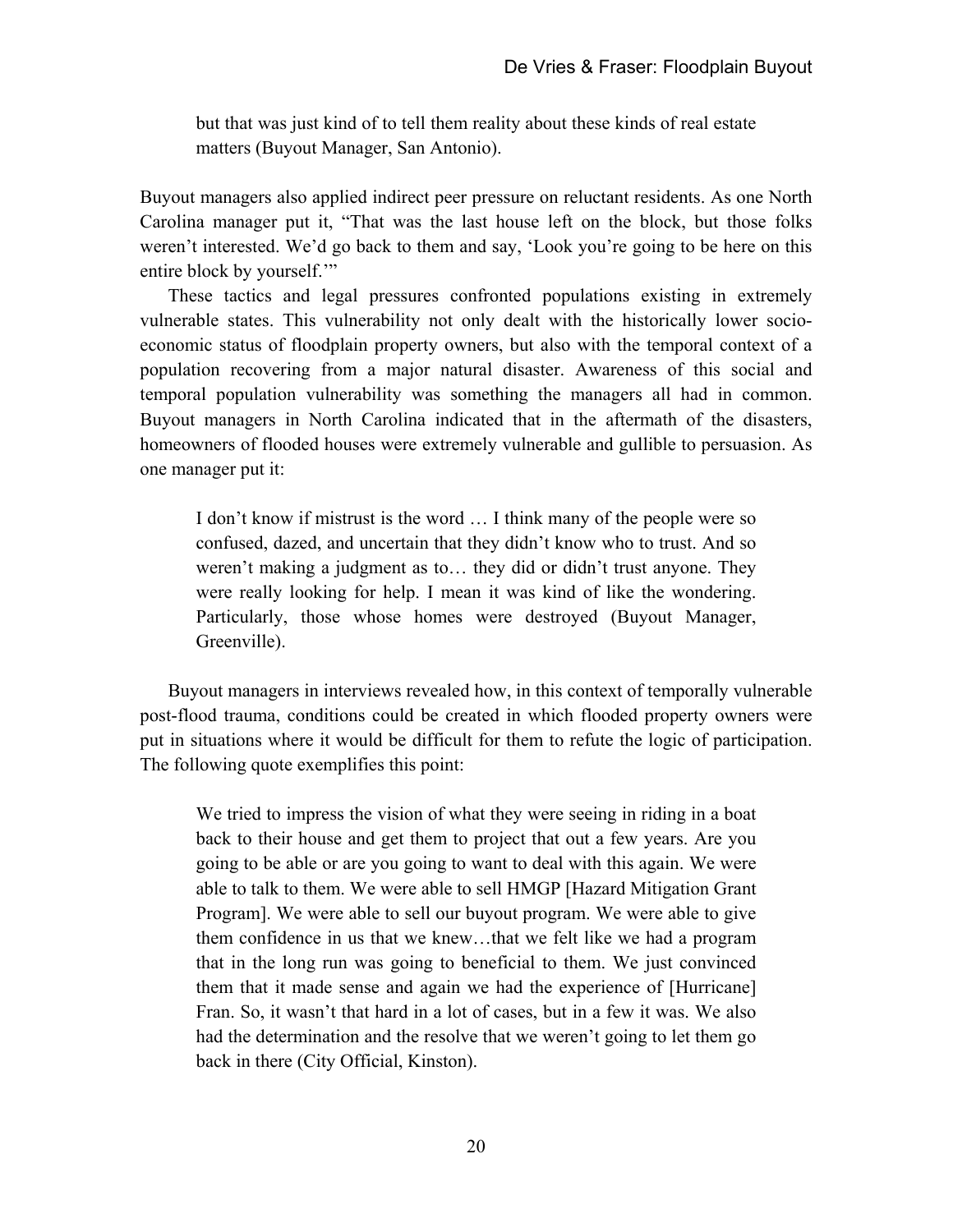In conclusion, the buyout manager's intention to "make things better, fast" appears to have been backed by some serious legal tools and social pressure tactics that altogether created a formidable means to pressure citizens into participation. Preconceived notions of "the right way" to protect residents from harm seemed to have combined with a relative inability to see alternative mitigation futures. As files were closed and success was celebrated, the notion that programs had failed to consider citizens' rights was probably not deemed salient, relevant, or even noticed by the central, FEMA funder. Devolution had done its job.

### **Community Perceptions of Involuntariness**

Despite intentions and requirements to make the buyout program voluntary, a sizable 35% of the homeowners (108 out of 312) across the four buyout programs indicated in the telephone survey that their participation was *not* voluntary, as shown in Figure 1.



**Figure 1: Perceived levels of involuntary participation by study site** 

Of these 108 cases, about half indicated to would have wanted to stay and rebuilt if given a chance to  $(n=57)$ . There were nonsignificant differences across the four sites in the proportions of homeowners surveyed who perceived the buyout to be voluntary were not significant— $\chi^2$  (N = 312) = 7.45, *p* > 0.05. Across all sites, a sense of involuntariness appeared related to respondents who claimed "somewhat extensive" damage to their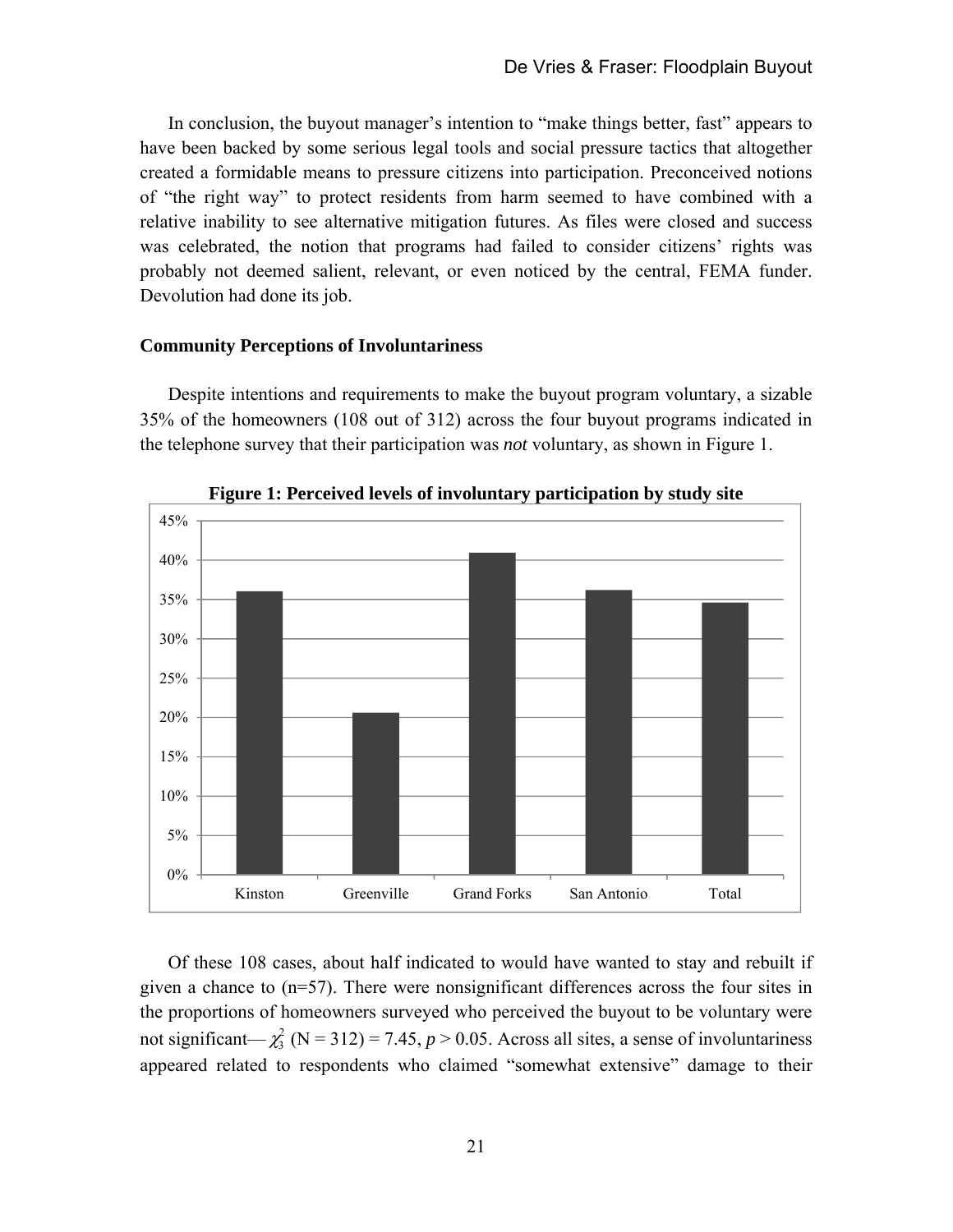neighborhood— $\chi^2$  (N=312) = 8.54, *p* < 0.01—and homes— $\chi^2$  (N=312) = 11.42, *p* < 0.001) compared to those who indicated "extensive damage" or "very little." Respondents, however, did not seem to make significantly different buyout choices which, regardless of damage levels, ranged from 80%-90% participation. Perceived level of voluntariness was not significantly related to whether property owners were able to live in their homes, the property was condemned (a proxy for eminent domain or substantial damage declarations as respondents did not make the distinction), or property owners had made repairs to their homes. However, for these variables, buyout choices did differ significantly. The percentage participating was significantly ( $\chi^2 = 5.18$ ,  $p = 0.02$ ) lower (79%) for those able to live in their homes after the flood compared to those who could not live in their homes (90%). The same was true for levels of repair ( $\chi^2 = 6.86$ , *p*  $= 0.01$ ); participation was 76% for those who made repairs, and 91% for those who did not. What this suggests is a confirmation of the buyout manager's notion that allowing property owners back in their homes after flooding leads to an increased likelihood of these property owners consequently refusing buyout offers. As this was not the case relative to actual physical levels of damage, it suggests a distinction between the levels of physical damage and the social and political coping responses to them—the latter signified by residents' ability to control their property. The notion of involuntariness across sites was more related to socio-political responses to the flooding than to actual damage impacts, in particular for those property owners with medium levels of damage. In other words, it was not "Nature" or "God" pushing for involuntary participation, but a buyout management process. Qualitative follow-up questions for respondents who claimed involuntary participation were posed, and their responses back up this notion. For example, 46 of the 106 cases emphasized that there simply was "no choice." With few exceptions, other rationalizations seem closely related to the sentiment that government pressured them strategically. Frequent responses suggested included "buyout or get nothing," "been told to leave", "too much damage", "did not want to be left behind", "the only smart choice", or "could flood again". A closer look at examples given by the homeowners who *did* mention they had received an alternative choice to the buyout mitigation option shows that only one third of these choices were real mitigation alternatives, such as rebuilding, elevation, SBA loans, or moving a house. The majority of the choices given were non-solutions, including "eminent domain", "leave anyway", "not participate", "no money", "find another house", "sue the City", or "lose city services".

Results further indicate, as expected, that pressure was perceived to be significantly higher among the involuntary group than the voluntary group  $(F_{1, 311} = 28.63, p \le 0.001)$ . Furthermore, the involuntary group trusted the people managing the buyout program less  $(F_{1, 308} = 9.98, p \le 0.001)$  and were less confident that local government officials had the best interest of their neighborhood in mind  $(F_{1, 302} = 10.55, p = 0.00)$ . Information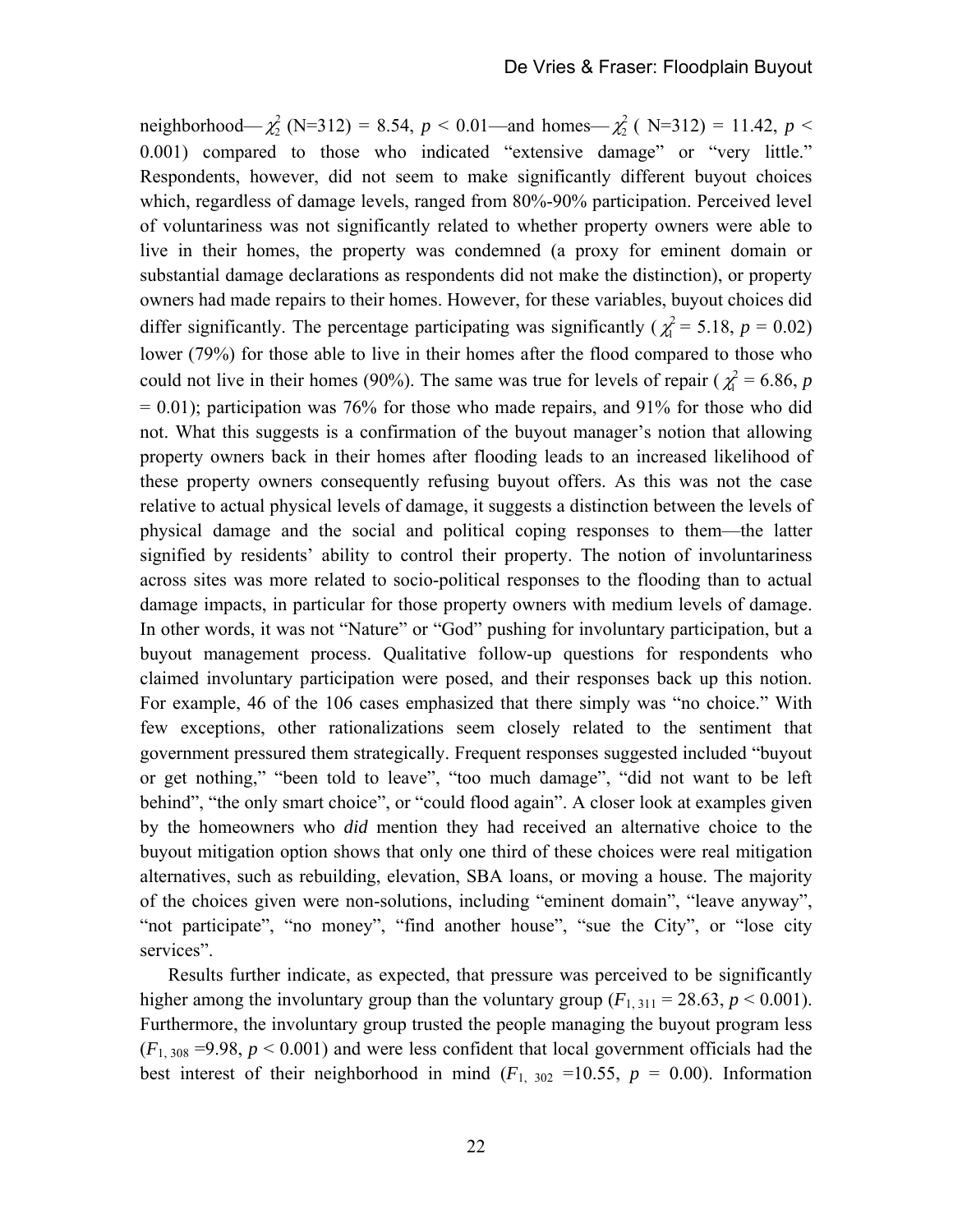presented about the buyout was deemed less clear among the involuntary group  $(F_{1, 307} =$ 4.81,  $p = 0.03$ ) and they indicated having had more difficulty making the decision to participate or not in the buyout  $(F_{1, 309} = 8.46, p < 0.001)$ . This group was also more interested in rebuilding if they had been given a chance  $(F_{1, 302} = 5.69, p = 0.02)$ . All of these results further support the notion that the process and relationships between managers and property owners were influential in creating the sense of involuntariness.

Finally, the average age of the involuntary group was significantly  $(F_{1, 297} = 8.18, p =$ 0.01) lower (in the 41-50 age category) than the group who voluntarily participated (in the 51-60 group). This age difference also expresses itself in several financial implications. For example, there were significantly  $(F_1, 251 = 4.73, p = 0.03)$  longer mortgage terms remaining (12 years) among the involuntary groups and than among the voluntary group (7.5 years). Further, the involuntary group was significantly  $(F_{1, 301} =$ 3.82,  $p = 0.05$ ) more likely to be employed at the time of the buyout program, but had significantly  $(F_{1, 201} = 12.84, p < 0.001)$  fewer years at their job at the time of the flood (2.8 years for in involuntary group versus 3.5 years for the voluntary group). Further, the involuntary group significantly  $(F_{1, 298} = 4.91, p = 0.03)$  better educated (14 years versus 13 years). An expectation that would emerge based on these results is that the level of perceived involuntariness would be predicted not so much by physical damage levels, but moreover by property owners making repairs and being back in their house, perceived pressure and lack of trust in government intentions, lack of clarity concerning information about the buyout, higher education levels, relatively younger age, consequently more years left before mortgages were paid off, and fewer years being employed.

#### **Involuntariness and Buyout Participation**

Based on these findings of relatively consistent perceptions of involuntariness for approximately 1/3rd of the sample and the suggestive relationships of this perception to buyout processes, a question that emerges is to what extent perceived involuntariness influenced flood victims to refuse participation. Or, notwithstanding the legal and moral obligation to protect citizens' rights in devolved contexts, to what extent is it in the best interest of buyout managers and planners to make the program more voluntary in order to comply with federal regulations? To answer this question, we analyzed how the 35 property owners who declined mitigation offers differed from those who accepted  $(N =$ 281) to determine the relative role of voluntariness in decision making. A counterintuitive result found here was that the group participating in the buyout actually felt that buyout participation was less voluntary compared to the group who did not participate, who felt that the buyout was more voluntary ( $\chi^2$  (N = 312) = 6.18, *p* < .01). This statistically indicates that some form of pressure—regardless of attribution to buyout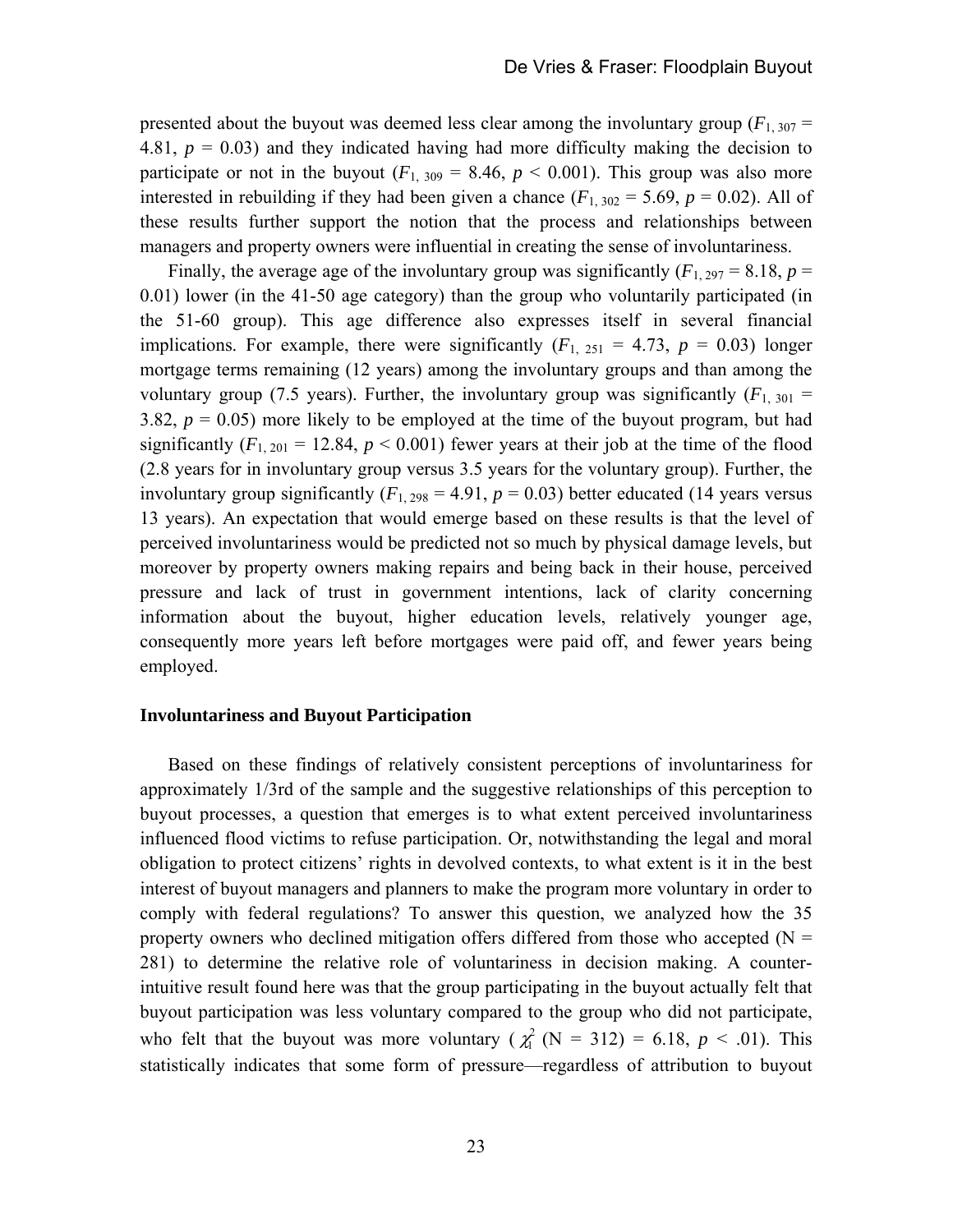managers, nature, or otherwise—was an experiential element for those participating, challenging the meaning of "voluntary participation". One can argue that the nonparticipating group in fact voluntarily chose not to do so and therefore experienced more freedom when enacting this choice. Supporting this pattern, the participating group similarly felt that there was more perceived opposition against the buyout compared to the group who did not participate ( $t_{291} = 2.55$ ,  $p = 0.01$ ). At the same time, the nonparticipating group scored significantly lower on the level of trust regarding the people managing the buyout program— $\chi^2$  (N = 312) = 36.02, *p* < .01—and indicated to have a lower confidence that government officials had the best interest of their neighborhoods in mind—  $\chi^2$  (N = 304) = 22.96,  $p < .01$ . A further variable which appeared to be informative in this context is that the non-participating group in the buyout was significantly more likely to feel that they had not provided any input in the way the buyout was managed relative to the group participating— $t_{289} = 2.07$ ,  $p = 0.04$ . As participatory planning generates the trust needed between groups with different discourses, this likely contributed to the shared sense of mistrust.

Generally community attachment variables did not strongly differ between the participating and non-participating groups. The exception was "I felt I was an accepted part of the neighborhood," on which those who did not participate tended to say they agreed with relatively higher frequency—  $\chi^2$  (N = 293) = 7.62, p = 0.05. From this perspective, it is not surprising that the importance of the opinion of neighbors in decision making was significantly higher among those deciding not to participate— $\chi^2$  (N  $= 306$ )  $= 7.56$ ,  $p = 0.05$ . However, housing counselors, city planners, church staff, and government officials were less influential than neighbors. The group who did not participate in the survey was of a significantly higher percentage Hispanic or Latino than the group who did, but no other ethnic differences were found— $\chi^2$  (N = 305) = 26.84, *p* < .01. Perhaps related to the previous, the importance of the opinion of family members in decision making was more important among non-participants relative to buyout participants— $\chi^2$  (N = 307) = 8.97,  $p = 0.03$ . The size and composition of the household however did not seem to make a difference. Also perhaps related to this ethnic pattern is that information presented to potential participants about the buyout was perceived to be less clear by those not participating compared to those who did— $\chi^2$  (N = 310) = 17.75, *p* < .01. Finally, With respect to financial matters, non-participants more frequently felt that the price offered for their house had not been fair— $\chi^2$  (N = 310) = 20.21, *p* = < .01. Results further suggest that the non-participating group appears to be less likely to have paid off their mortgage— $\chi^2$  (N = 309) = 3.93, *p* = .05—and were employed longer— $\chi^2$  $(N = 203) = 21.89$ ,  $p < .01$ , suggesting some role of economic dependence to place as an obstacle to participation.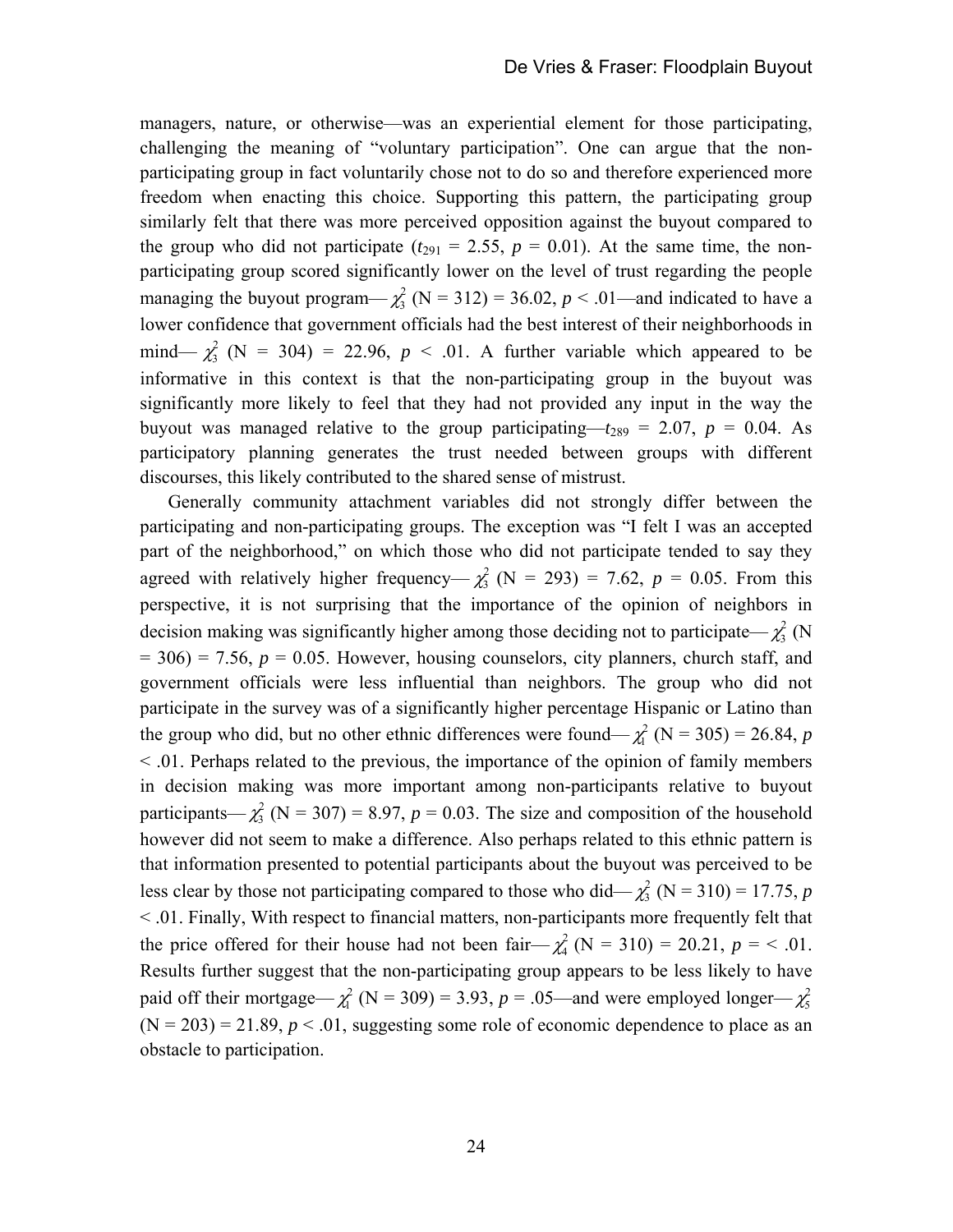We created a logistical model with the buyout offer acceptance as dependent variable in order to test to what extent perceived voluntariness may play a causal role for the choice of flood victims surveyed to accept (or refuse) participation. As described in the method section, for selection of independent covariates, we used the purposeful selection process (Bursac et al. 2008). The final model is shown in Table 5.

| 1.23<br>1.64<br>1.77<br>5.16<br>1. Extent of damage to neighborhood<br>1<br>.18<br>8. Able to live in the home after the flood<br>2.39<br>2.01<br>10.86<br>1.41<br>1<br>.24<br>.22<br>1.79<br>1.51<br>10. Made repairs to the home after the flood<br>$-2.20$<br>1<br>.11<br>1.62<br>6.30<br>5.05<br>.65<br>1<br>.01<br>13. Importance of family members<br>17. Clarity of information<br>.95<br>.58<br>2.66<br>.10<br>1<br>2.57<br>18. Length of time until approached<br>.49<br>.49<br>1.00<br>.32<br>1<br>1.64<br>1.34<br>.06<br>.08<br>19. Participation in the buyout felt voluntary<br>$-2.54$<br>3.59<br>1<br>20. Alternative choices were provided<br>2.82<br>1.38<br>4.16<br>16.71<br>.04<br>1<br>21. Pressured felt to participate in the buyout<br>.53<br>.26<br>$-60$<br>1.27<br>1<br>.55<br>4.12<br>1.93<br>4.55<br>.03<br>22. Trust in the people running the buyout<br>1<br>61.57 |
|--------------------------------------------------------------------------------------------------------------------------------------------------------------------------------------------------------------------------------------------------------------------------------------------------------------------------------------------------------------------------------------------------------------------------------------------------------------------------------------------------------------------------------------------------------------------------------------------------------------------------------------------------------------------------------------------------------------------------------------------------------------------------------------------------------------------------------------------------------------------------------------------------|
|                                                                                                                                                                                                                                                                                                                                                                                                                                                                                                                                                                                                                                                                                                                                                                                                                                                                                                  |
|                                                                                                                                                                                                                                                                                                                                                                                                                                                                                                                                                                                                                                                                                                                                                                                                                                                                                                  |
|                                                                                                                                                                                                                                                                                                                                                                                                                                                                                                                                                                                                                                                                                                                                                                                                                                                                                                  |
|                                                                                                                                                                                                                                                                                                                                                                                                                                                                                                                                                                                                                                                                                                                                                                                                                                                                                                  |
|                                                                                                                                                                                                                                                                                                                                                                                                                                                                                                                                                                                                                                                                                                                                                                                                                                                                                                  |
|                                                                                                                                                                                                                                                                                                                                                                                                                                                                                                                                                                                                                                                                                                                                                                                                                                                                                                  |
|                                                                                                                                                                                                                                                                                                                                                                                                                                                                                                                                                                                                                                                                                                                                                                                                                                                                                                  |
|                                                                                                                                                                                                                                                                                                                                                                                                                                                                                                                                                                                                                                                                                                                                                                                                                                                                                                  |
|                                                                                                                                                                                                                                                                                                                                                                                                                                                                                                                                                                                                                                                                                                                                                                                                                                                                                                  |
|                                                                                                                                                                                                                                                                                                                                                                                                                                                                                                                                                                                                                                                                                                                                                                                                                                                                                                  |
| 24. Input flooded residents had<br>$-3.24$<br>1.89<br>2.96<br>.09<br>1<br>.04                                                                                                                                                                                                                                                                                                                                                                                                                                                                                                                                                                                                                                                                                                                                                                                                                    |
| 26. Opposition voiced by residents<br>$-57$<br>.69<br>.69<br>.41<br>.56<br>1                                                                                                                                                                                                                                                                                                                                                                                                                                                                                                                                                                                                                                                                                                                                                                                                                     |
| 1.43<br>1.02<br>1.98<br>1<br>.16<br>4.17<br>27. Would have stayed and rebuilt                                                                                                                                                                                                                                                                                                                                                                                                                                                                                                                                                                                                                                                                                                                                                                                                                    |
| $-79$<br>.53<br>2.26<br>.13<br>.45<br>29. Age in ten year increments<br>1                                                                                                                                                                                                                                                                                                                                                                                                                                                                                                                                                                                                                                                                                                                                                                                                                        |
| 31. Number of years left on mortgage<br>$-.01$<br>.05<br>.89<br>.99<br>.02<br>1                                                                                                                                                                                                                                                                                                                                                                                                                                                                                                                                                                                                                                                                                                                                                                                                                  |
| .34<br>.19<br>1.16<br>.66<br>34. Highest level of education completed<br>.15<br>1                                                                                                                                                                                                                                                                                                                                                                                                                                                                                                                                                                                                                                                                                                                                                                                                                |
| 35. Household income<br>4.21<br>.84<br>.41<br>1<br>.04<br>2.32                                                                                                                                                                                                                                                                                                                                                                                                                                                                                                                                                                                                                                                                                                                                                                                                                                   |
| 3<br>3.65<br>.30<br>Site<br>San Antonio (reference)                                                                                                                                                                                                                                                                                                                                                                                                                                                                                                                                                                                                                                                                                                                                                                                                                                              |
| 2.05<br>1.95<br>7.05<br>Kinston<br>.91<br>1<br>.34                                                                                                                                                                                                                                                                                                                                                                                                                                                                                                                                                                                                                                                                                                                                                                                                                                               |
| 1.39<br>2.64<br>3.62<br>.06<br>14.07<br>Greenville<br>1                                                                                                                                                                                                                                                                                                                                                                                                                                                                                                                                                                                                                                                                                                                                                                                                                                          |
| <b>Grand Forks</b><br>26.42<br>1.00<br>3k<br>.00<br>1<br>.00                                                                                                                                                                                                                                                                                                                                                                                                                                                                                                                                                                                                                                                                                                                                                                                                                                     |
| $\overline{2}$<br>4.67<br>.10<br>Hispanic (reference)<br>Race                                                                                                                                                                                                                                                                                                                                                                                                                                                                                                                                                                                                                                                                                                                                                                                                                                    |
| 1.90<br>1.37<br>African American<br>2.23<br>1<br>9.25<br>.24                                                                                                                                                                                                                                                                                                                                                                                                                                                                                                                                                                                                                                                                                                                                                                                                                                     |
| 1.81<br>$-1.64$<br>.82<br>.36<br>Caucasian<br>1<br>.19                                                                                                                                                                                                                                                                                                                                                                                                                                                                                                                                                                                                                                                                                                                                                                                                                                           |
| 10.12<br>2.51<br>.12<br>Constant<br>$-16.04$<br>1<br>.00                                                                                                                                                                                                                                                                                                                                                                                                                                                                                                                                                                                                                                                                                                                                                                                                                                         |
| 2<br><b>Model Fit</b><br>df<br>Sig.<br>$\chi$                                                                                                                                                                                                                                                                                                                                                                                                                                                                                                                                                                                                                                                                                                                                                                                                                                                    |
| 22<br>Likelihood Ratio Test<br>83.4<br>.000                                                                                                                                                                                                                                                                                                                                                                                                                                                                                                                                                                                                                                                                                                                                                                                                                                                      |
| 1.72<br>6<br>Hosmer and Lemeshow<br>.943<br>$\mathsf{P}^2$<br>$N = 1$<br>$27$ Marshall and $\sim$<br>$\overline{\phantom{a}}$                                                                                                                                                                                                                                                                                                                                                                                                                                                                                                                                                                                                                                                                                                                                                                    |

|  | Table 5: Logistical Regression of Odds Accepting the Buyout Offer |  |  |  |
|--|-------------------------------------------------------------------|--|--|--|
|  |                                                                   |  |  |  |

Note: Cox and Snell  $R^2$  = .37. Nagelkerke  $R^2$  = .73

What can be seen is that the measures with significant regression coefficients for buyout acceptance are foremost related to one process related variable: trust in the people running the buyout ( $OR = 4.12$ ). Changing perceived trust remarkably influences the odds of participation. Another related process variable that increases the odds of participation is the provision of alternative choices  $(OR = 2.82)$ . Finally, two demographic variables stand out. First, more importance of the opinion of family members raises the odds ( $OR = 1.61$ ), and higher household income ( $OR = 0.84$ ) in fact *lowers* the odds of participation, reflecting the previously mentioned possibility of more economic dependence to place as obstacle to participation. These results seem not unexpected as they suggesting that building trust and providing alternative choices are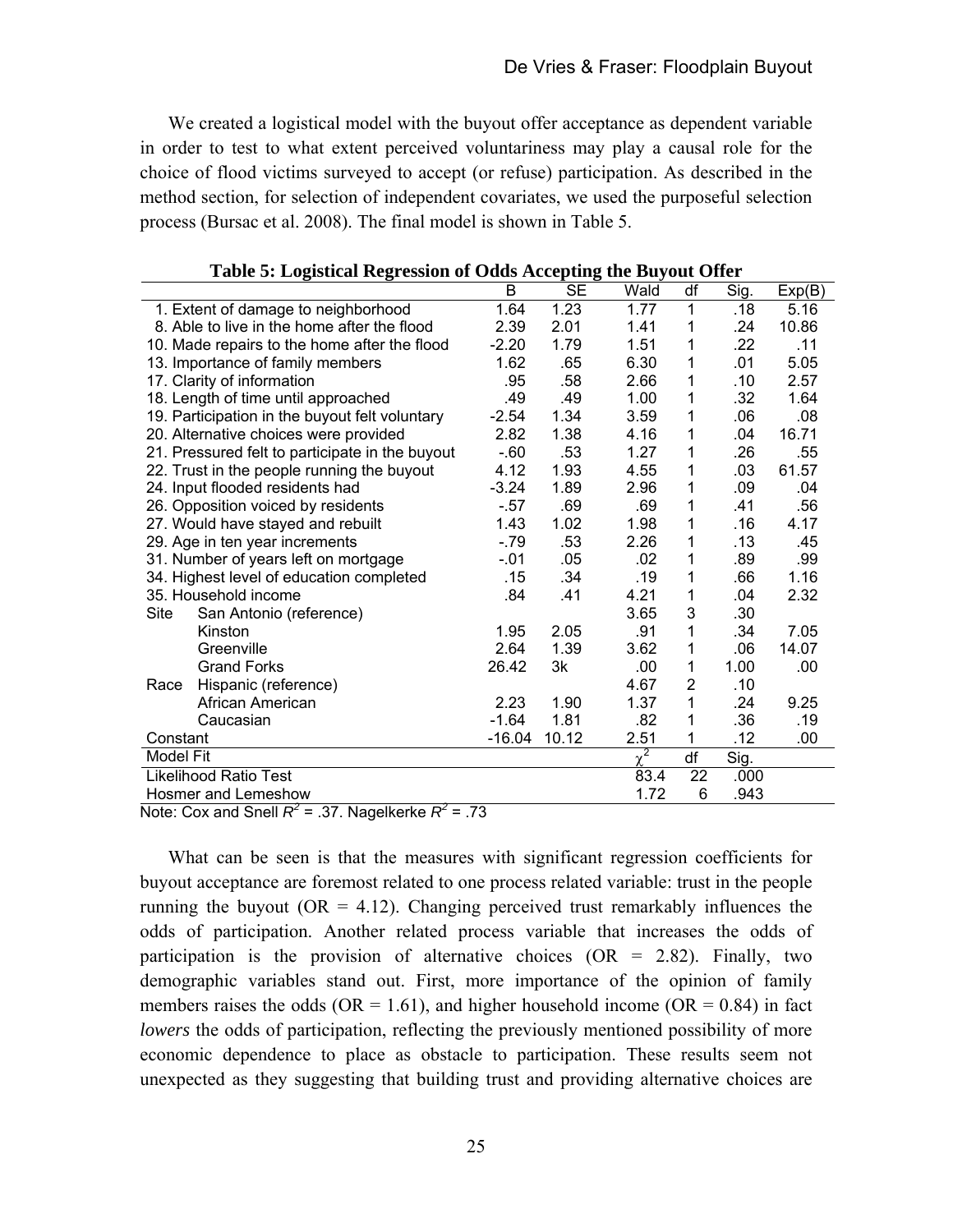good remedies to improve buyout success. It also suggests that placing importance on the opinion of family members helps to increase acceptance rates; perhaps this is because family members may not live in the same areas as flood victims; their heightened influence for safety may avoid both economic and emotional place-based attachments to home and neighborhood. Last but not least, while voluntariness did not make a significant impact in the odd of accepting a buyout offer  $(p = 0.058, \text{ OR } = 5.05)$ compared to other variables in the model, we did find that the group participating in the buyout actually felt that buyout participation was *less* voluntary compared to the group who did *not* participate ( $\chi^2$  (N = 312) = 6.18, p < .01).

#### **Discussion**

In part, the literature that supports the devolution of federal decision-making and the movement of responsibility from a top-down approach towards 'proximate' stakeholders has a particular political-geographical imagination that has not been critically evaluated. Central to this vision is a locale, with all of its different stakeholder groups (for example politicians, planners, and citizens) operating more effectively, efficiently, and democratically than would be possible among more geographically distanced agencies. In the context of post-disaster mitigation and recovery, FEMA's HMGP has provided funds for states and municipalities to support mitigation efforts under such devolved authority with the explicit premise that participation of residents in mitigation programs remains explicitly voluntary. In compliance with federal legislation, property rights are expressly protected through a mandate that preserves a citizen's right to refuse a mitigation offer, thus, rendering the program voluntary.

The results of this study raise the question to what extent flood mitigation programs (i.e. local buyout managers fulfilling local mitigation agendas) *can* truly commit to making their programs voluntary with fair treatment and public participation adhering to citizens' right to choose, if they want to be perceived as successful. The contradiction observed in the studied localities is between high participation rates—90% overall—and a sizable and stable one-third minority indicating that participation was *in*voluntary. A literature review suggests that in buyout mitigation programs the decision by property owners to participate is influenced by psychological, demographic and economic factors. No empirical evidence exists suggesting that participation might be strongly related to processes of programmatic power dealing with the relationship between the public and experts. There is no reference to how habitual practices and technologies of power operate and how they influence buyout outcomes. Aside from pointing at the key role of community relationship and expert knowledge—covered under the general notion of social capital—this issue brings forward the ethical question of the extent to which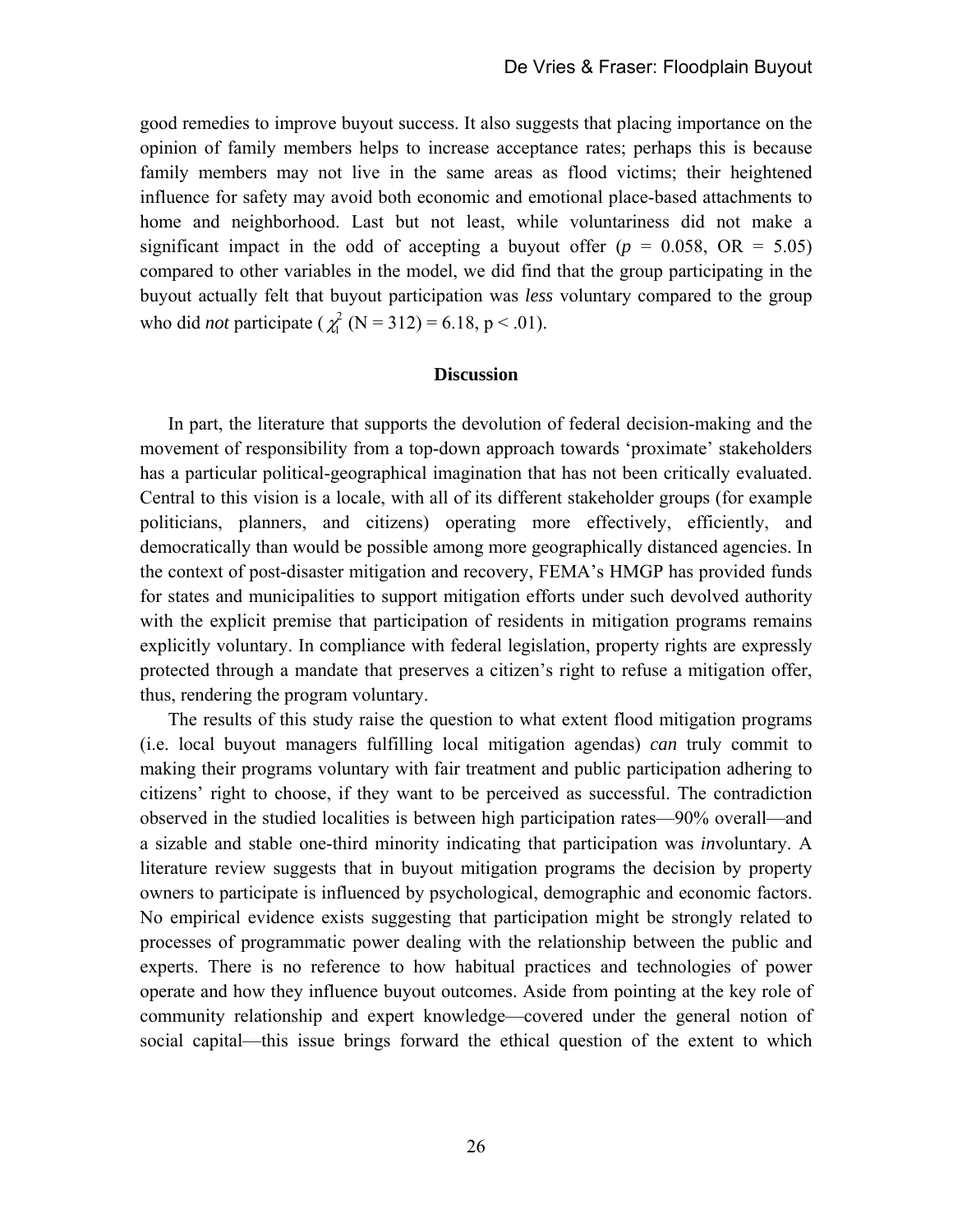citizens are in fact more empowered by purported reconfiguration of devolved governance highlighting responsibility and authority at local levels.

While the idea of devolution to the municipal level is supposed to engender democracy and greater responsibility, ultimately, on the part of individuals, for themselves and the larger community, results of this study do not find evidence for this in the four buyout programs studied. The programs described here were the largest buyout programs funded with federal support in the pre-Hurricane Katrina era, resulting in a total relocation of 2,350 households in four heavily flooded landscapes. The programs included full financial compensation of acquisition of the home at pre-flood prices and relocation to comparable homes. Results re-emphasize the notion that buyouts involve the collision of at least two logics of responsibility (Fraser et al. 2003). One the one hand there is mitigation responsibility among governing bodies to protect citizens from harm and to develop and plan communities such that physical decline ("dilapidation") and infrastructure costs are minimized. On the other hand, there is a responsibility of community leaders to protect and preserve the cultural heritage and social cohesiveness of their members and protect residents against undue government pressure to participate in a program that is meant to be voluntary. It is within this context that buyout decisionmaking takes place where forces of interest might be seen to be in competition, rather than in harmony. Our findings suggest that in this competition, the government pressure, tactics, and strategies to pressure participation appear largely insurmountable for the minority of flood victims interested in staying put and rebuilding.

The high participation rate of the buyout programs studied in spite of noticeable opposition appears to have partly been obtained due a mitigation logic that sees "window of opportunities" when potential buyout participants experience trauma and distress and are consequently ill prepared to make big life altering decision. This "temporal vulnerability" of residents (De Vries 2011), we suggest, was exploited by mitigation officials in some cases as they had a great deal of latitude in deciding if, and when, to declare that a property was substantially damaged. Buyout managers reported a high level of commitment to act swiftly during the mitigation process in order to avoid community opposition to their mission. We found no reasonable explanation as to why alternative mitigation measures, such as home elevation or the building of levees, could not have been brought forward for public discussion, particularly in light of the fact that 81% of property owners indicated that they had never been flooded since occupying their homes (with a mean level of tenure being 17 years). While this is relatively short compared to flood cycles, it appears that despite housing counselors advocating for their needs, low social capital of floodplain populations undermined political ability for concrete public participation in mitigation planning.

In the face of pressure to participate, this goal was achieved as a result of both high temporal and social population vulnerabilities, but not in a strictly voluntary fashion.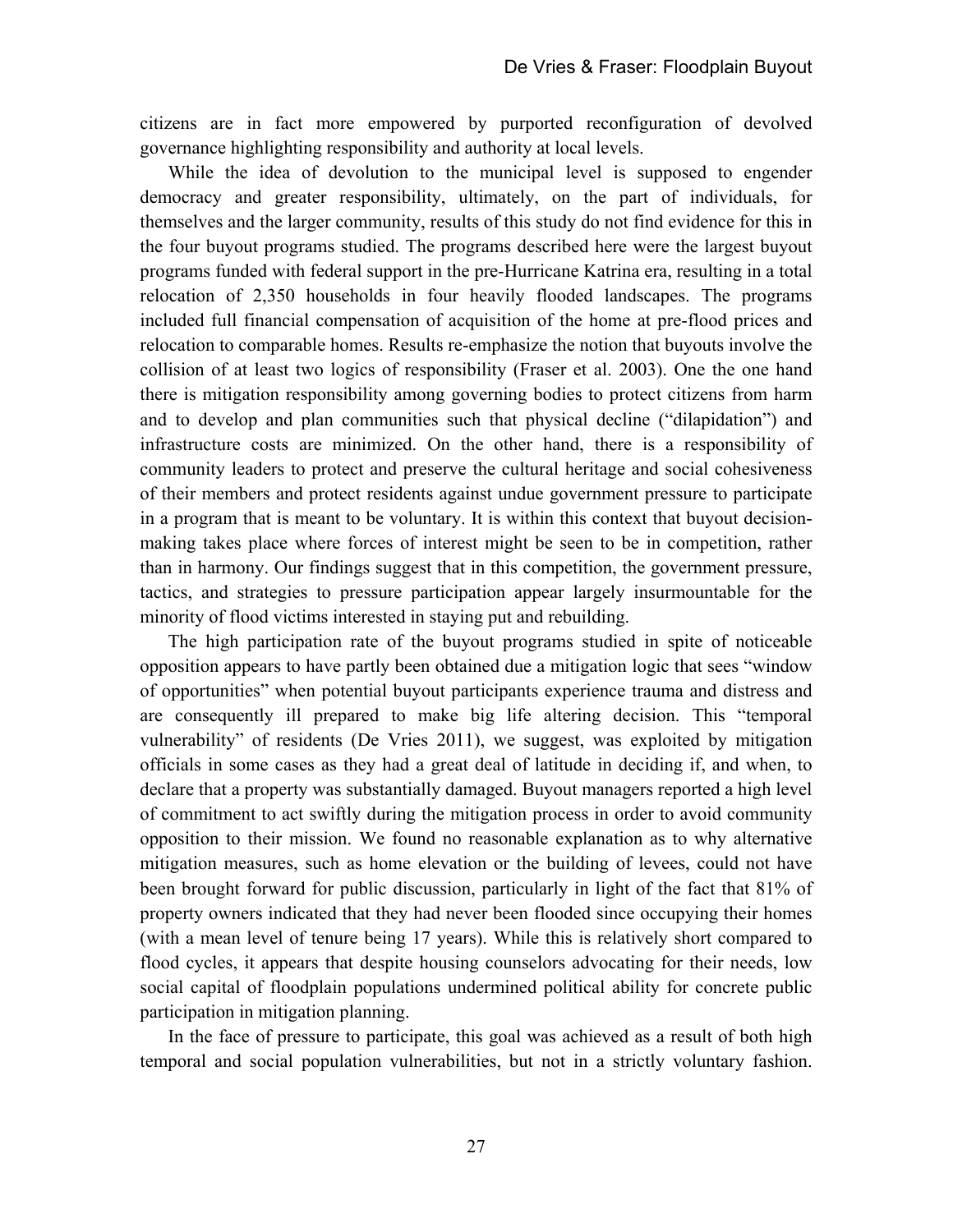Three different population responses can be distinguished. First, a little more than half of the respondents accepted the buyout offer without hesitation or negative connotations, and appeared satisfied with their choice. Arguably, this is the true success rate of the buyout programs. Second, a sizable minority of around 35% of the buyout population indicated that their participation was involuntary. As marginalization and lack of power to direct the public discourse and program in their favor appears central to this subpopulation, a social capital and environmental injustice perspective appears the best explanatory model for this group's behavior. The third and very small sample of property owners—about 10%—is a population who in spite of all pressures and financial temptations declined to participate. The overriding sentiment of this group was a mistrust in the people running the buyout.

The qualitative and quantitative results are suggestive that buyout managers' activities were guided by the belief that the more "voluntary" floodplain mitigation programs are made, the higher the odds are that homeowners will *not* participate in buyouts. Our findings also point toward the centrality of trust between homeowners and buyout managers as a route to mediate feelings of anxiety and pressure to participate in a buyout program. The interplay between homeowner trust of mitigation officials to balance out any pressure homeowners may have felt takes on greater significance because, as one buyout manager unequivocally stated, they "were just operating under the assumption of just trying to make things better, fast." This situation shows how the temporality of a post-disaster response is complex. While citizens may need time to make buyout participation decisions, local mitigation officials feel pressure to "get the job done" due to the negative media attention FEMA receives for relief programs taking too long to implement. In addition, local politicians put pressure on buyout managers to seize opportunities to implement an already formed planning agenda that can be legitimated and funded, in part, in the name of post-disaster relief. In this context, mitigation culture is driven by the logic of "windows of opportunity" for multiple stakeholders while being publicly framed as being "in the best interest of the residents."

## **Conclusion**

As federal eligibility requirements for FEMA post-disaster acquisition grants require that participation in the program is "strictly voluntary," we can conclude that this temporal decision-making arena is one in which the public interest is in direct opposition with citizen's rights. In the face of the overwhelming power of local governments enacting the needs of the "public," our findings question the assumption that devolution in these types of environmental and social justice contexts is a sensible policy approach. The presupposition that devolving programmatic responsibility and decision-making is likely to foster participatory processes and have empowering effects upon citizens cannot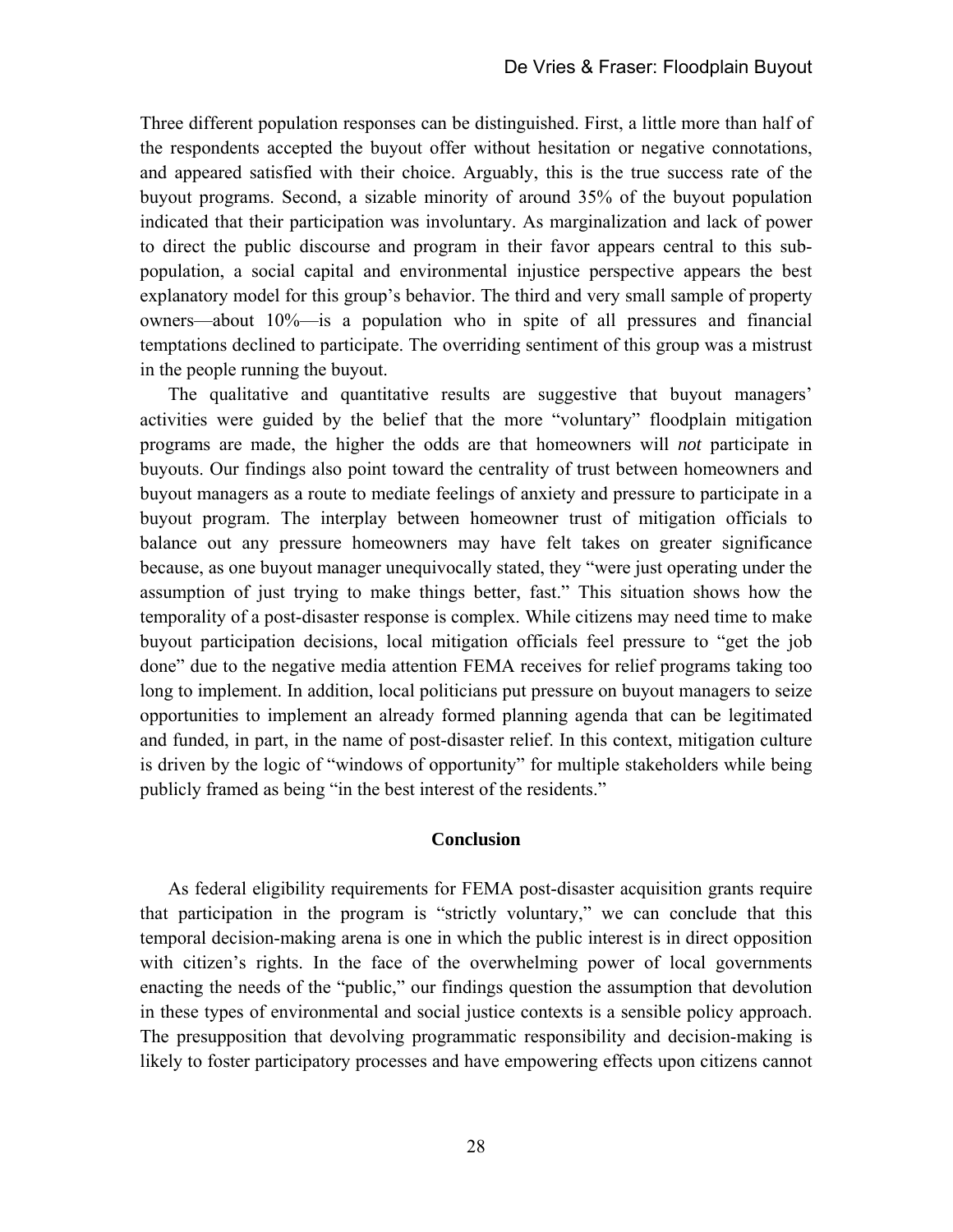be shown for at least one third of the study population. Instead, findings support the sociological recreancy and social capital perspectives wherein dynamics of governance and social relationships of trust between programmatic managers and potential program participants are seen as influential in mitigation decision making. We can further conclude that the aspiration of voluntary decision making in buyout program requires avoidance of decision making during compromised temporal windows of vulnerability. This can be achieved by allowing sufficient pre-disaster time for planning processes that include and review community desires and develop alternative mitigation options in the case of disaster. In addition, it seems significant that the special social and environmental justice context of hazard mitigation is acknowledged and considered. This means special management and communication efforts should be made to compensate for the lowered social capital of groups living in hazard-prone areas. This should include careful consideration of the role of housing counselors to motivate neutrality and motivate the building of trust and rapport with community authorities, such as buyout managers. In order to be able to manage more ethically just and federally compliant programs that are indeed truly voluntary, examination of the scalar power relations that give rise to certain groups accessing power to impose their will, albeit incompletely, is necessary in order to understand how some groups achieve efficacy and others less so.

This leads us to a final conclusion, namely federal level programmatic monitoring and evaluation of voluntariness in devolved program contexts remains critical to an ethical planning process. In the context of land acquisition programs, an analysis of these issues has rarely been engaged. The field of hazard mitigation needs to critically examine its own assumptions regarding power relationships in devolved contexts and evaluate to what extent engaging property owners during times of temporal vulnerability is ethical.

### **Acknowledgements**

Funding for this study was partially provided through Federal Emergency Management Agency grant number EMW-2002-GR-0037 and National Science Foundation grant number NSF-2001-0109423. The authors wish to thank staff at the University of North Carolina Chapel Hill Center for Urban and Regional Studies, Ms. Cara M. Crisler, and study participants for their review and study support.

#### **References**

- APA. 2005. *Planning for Post-Disaster Recovery and Reconstruction.* PAS Report No. 483/484. Chicago IL: American Planning Association.
- Bates, Diane. 2002. "Environmental Refugees? Classifying Human Migrations Caused by Environmental Change." *Population and Environment* 23: 465-477.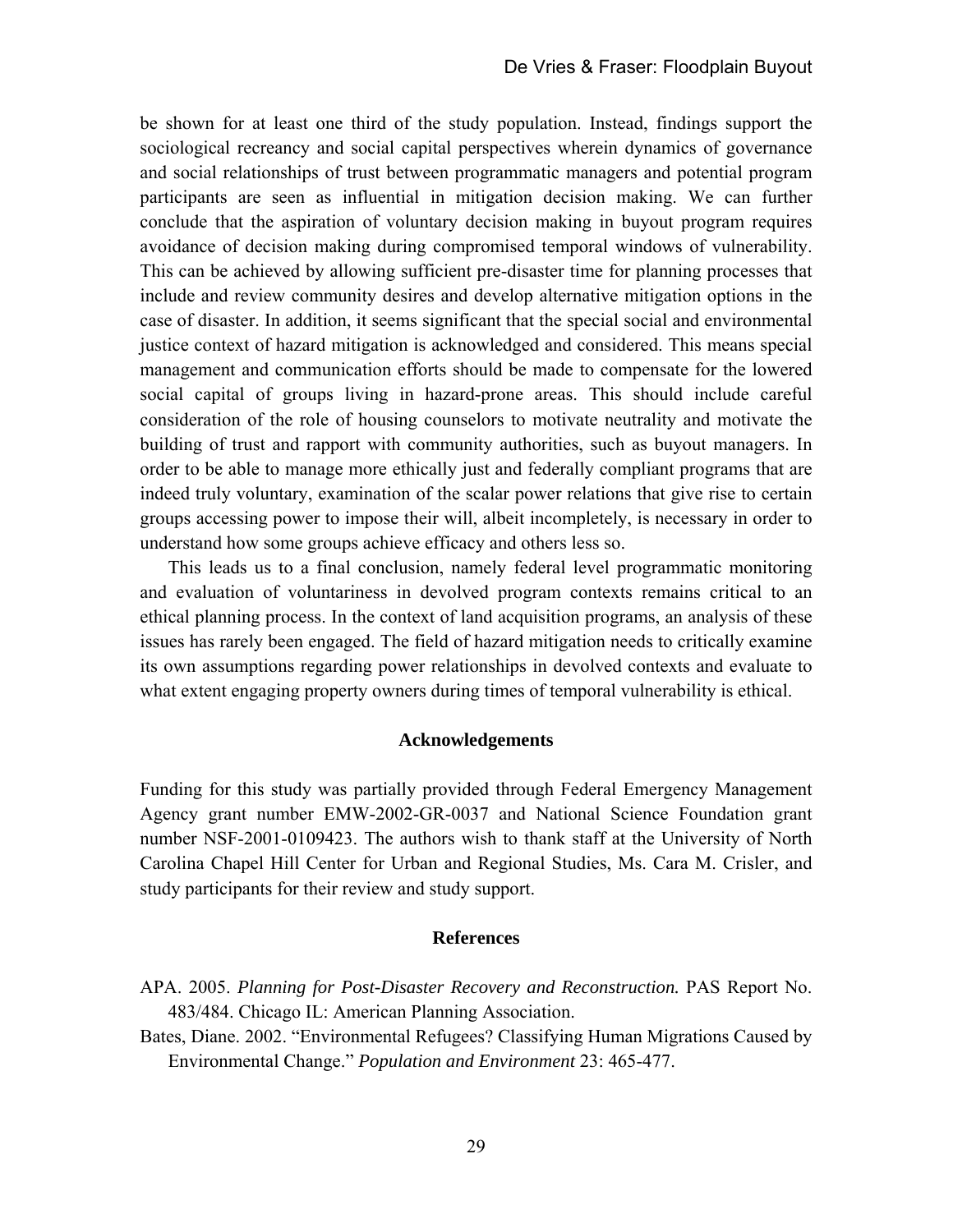- Bolin, Robert C. and Patricia A Bolton. 1986. *Race, Religion, and Ethnicity in Disaster Recovery*. Monograph # 42. Boulder, CO: University of Colorado
- Burby, Raymond J., Scott A. Bollens, James M. Holloway, Edward J. Kaiser, David Mullan, and John R Sheaffer. 1988. *Cities Under Water: A Comparative Evaluation of Ten Cities' Efforts to Manage Floodplain Land Use*. Monograph # 47. Boulder, CO: University of Colorado.
- Bursac, Zoran, C Heath Gauss, David Keith Williams, and David W. Hosmer. 2008. "Purposeful Selection of Variables in Logistic Regression." *Source Code for Biology and Medicine* 3:17.
- Čapek, Stella M. 1993. "The 'Environmental Justice' Frame: A Conceptual Discussion and an Application." *Social Problems* 40: 5-24.
- Clarke Lee and James F. Short. 1993. "Social Organization and Risk: Some Current Controversies." *Annual Review of Sociology* 19: 375-99.
- Conrad, David R., Ben McNitt, and Martha Stout. 1998. *Higher Ground: A Report on Voluntary Property Buyouts in the Nation's Floodplains*. Washington, DC: National Wildlife Federation.
- De Vries, Daniel H. 2011. "Temporal Vulnerability to Flood Hazards: Recurrence, Risk and Referentiality Along the Eastern North Carolina Neuse River." *Global Environmental Change* 21: 154-164
- EPA. 1994. *Executive Order 12898 on Environmental Justice*. Washington DC: Environmental Protection Agency.
- FEMA. 1998. *Property Acquisition Handbook for Local Communities.* Washington DC: Federal Emergency Management Agency.
- FEMA. 2003. *Innovative Floodplain Management Case Studies: Kinston, North Carolina. Mitigation Case Studies*. Washington DC: Federal Emergency Management Agency.
- FEMA. 2007. *Eligibility Requirements. Selecting Appropriate Mitigation Measures for Floodprone Structures*, FEMA 551, Hazard Mitigation Assistance (HMA) Programs. Federal Emergency Management Agency. Washington, DC: Federal Emergency Management Agency.
- Fraser, James, William Rohe, and David Godshalk. 2003. *Implementing Floodplain Land Acquisition Programs in Urban Localities*. Washington DC: Federal Emergency Management Agency.
- Fraser, James, Martin Doyle, and Hanna Young. 2006. "Creating Effective Flood Mitigation Policies." *Eos* 4: 265-270.
- Freudenberg, William R. 1993. "Risk and Recreancy: Weber, the Division of Labor, and the Rationality of Risk Perceptions." *Social Forces* 71: 909-932.
- Freudenburg, William R., and Timothy Jones. 1991. "Attitudes and Stress in the Presence of Technological Risk." *Social Forces* 69: 1143-68.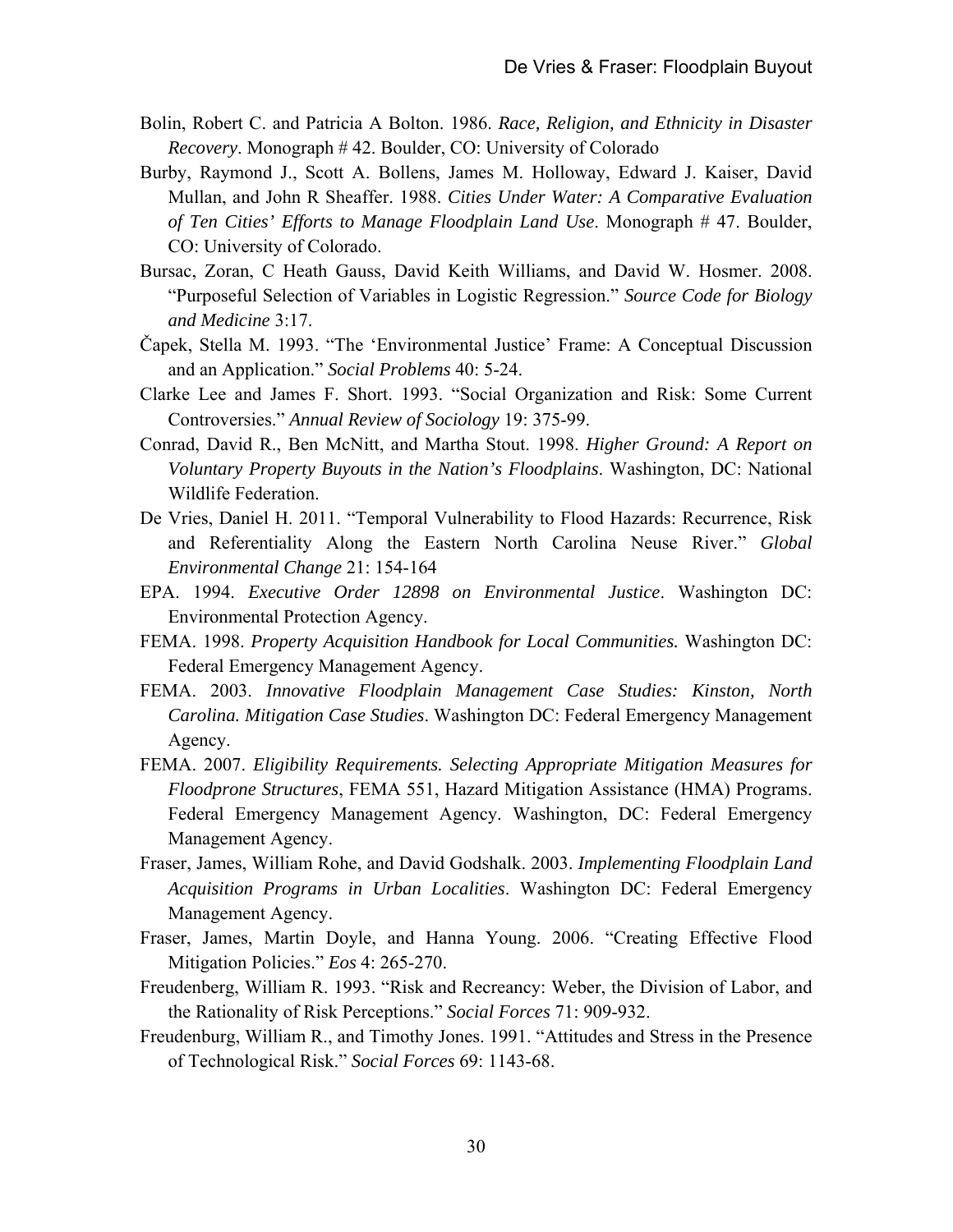- Godschalk, David, Timothy Beatley, Phil Berke, David Brower, and Edward J. Kaiser. 1999. *Natural Hazard Mitigation: Recasting Disaster Policy and Planning*. Washington DC: Island Press.
- Handmer, John W. 1985. *Acquisition and Relocation: The Australian Experience.* Canberra, Australia: Australian National University.
- Hunter, Lori M. 2005. "Migration and Environmental Hazards." Population and *Environment* 26: 273-302.
- Kick, Edward, Jim Fraser, Laura A. McKinney, Gregory Fulkerson and Daniel H. de Vries. Forthcoming. "Repetitive Flood Lose Victims and Their Acceptance of FEMA Mitigation and Relocation Offers: An Analysis of Rational Choices with Community-System Policy Implications." *Disasters*.
- Kirschenbaum, Alan. 1996. "Residential Ambiguity and Relocation Decisions: Population and Area At Risk." *International Journal of Mass Emergencies and Disasters* 14: 79-96.
- Kirschenbaum, Alan. 1992. "Warning and Evacuation During a Mass Disaster: A Multivariate Decision Making Model." *International Journal of Mass Emergencies and Disasters* 10: 91-114.
- Lupton, Deborah. 1999. *Risk and Sociocultural Theory: New Directions and Perspectives*. Cambridge, United Kingdom: Cambridge University Press.
- McCann, Eugene J. 2002. "The Cultural Politics of Local Economic Development: Meaning-Making, Place-Making, and the Urban Policy Process." *Geoforum* 33: 385- 398**.**
- Menoni, Scira and Giulia Pesaro. 2008. "Is Relocation a Good Answer to Prevent Risk? Criteria to Help Decision Makers Choose Candidates for Relocation in Areas Exposed to High Hydrogeological Hazards." *Disaster Prevention and Management*  17: 33-53.
- NCDEM. 1999. *Hazard Mitigation in North Carolina: Measuring Success*. Raleigh, NC: NC Department of Crime Control and Public Safety.
- Najarian, Louis M., Armen K. Goenjian, David Pelcovitz, Francine Mandel, and Berj Najarian. 2001. "The Effect of Relocation after a Natural Disaster." *Journal of Traumatic Stress* 14: 511-526.
- Olivera McCan, Monica. 2006. *Case Study of Floodplain Acquisition / Relocation in Kinston, NC after Hurricane Fran (1996) and Floyd (1999).* Master's Thesis. Chapel Hill, NC: University of North Carolina at Chapel Hill.
- Oliver-Smith, Anthony. 1996. "Anthropological Research on Hazards and Disasters." *Annual Review of Anthropology* 25: 303-328.
- Peacock, Walter Gillis and Chris Girard. 1997. "Ethnic and Racial Inequalities in Hurricane Damage and Insurance Settlements." Pp. 171–205 in *Hurricane Andrew:*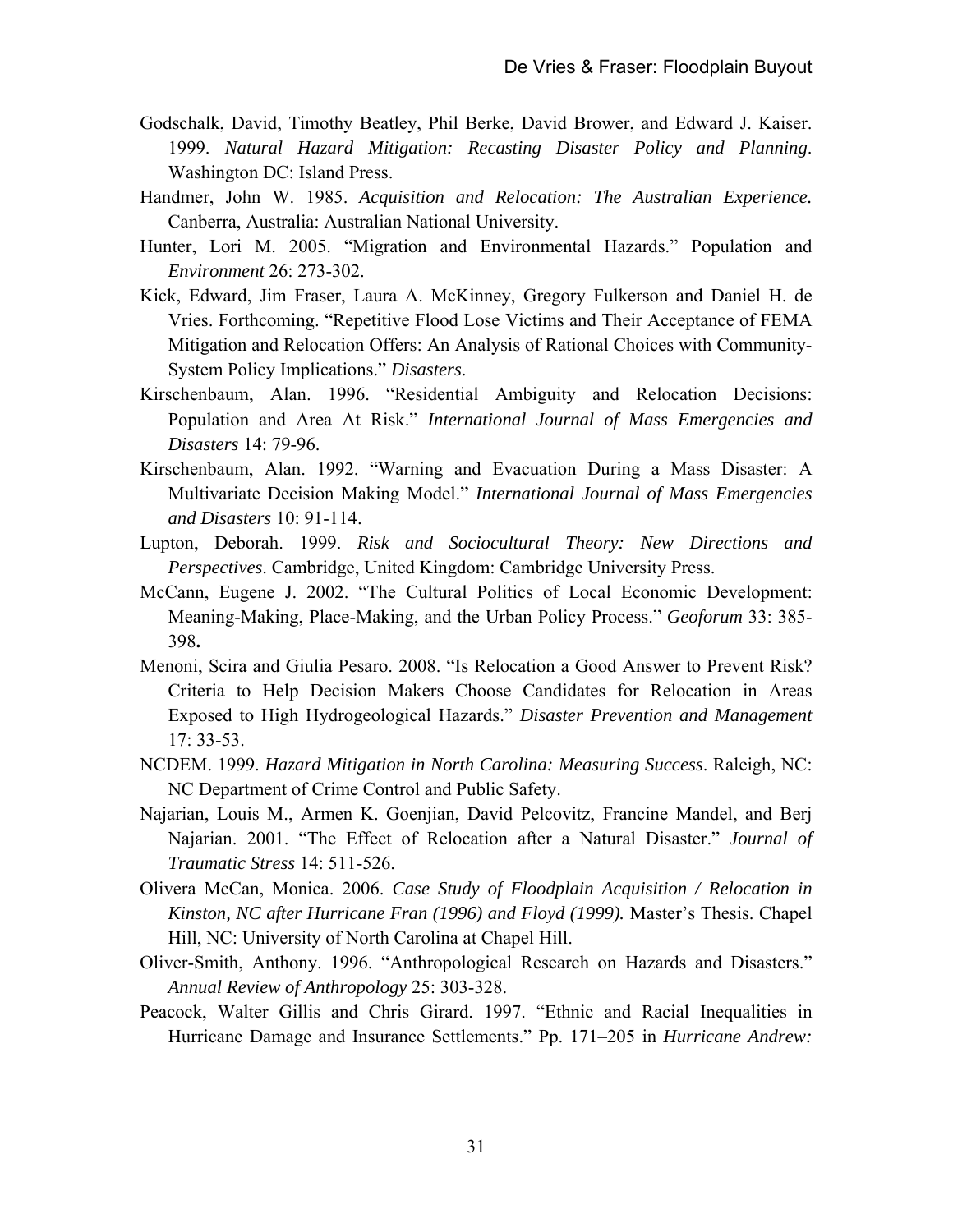*Ethnicity, Gender and the Sociology of Disasters*, edited by W.G. Peacock, B. H. Morrow and H. Gladwin. New York, NY: Routledge.

- Perry, Ronald W. and Michael K. Lindell. 1997. "Principles for Managing Community Relocation as a Hazard Mitigation." *Journal of Contingencies and Crisis Management* 5: 49-59.
- Raco, Mike. 2000. "Assessing Community Participation in Local Economic Development—Lessons for the New Urban Policy." *Political Geography* 19: 573– 599.
- Reinardy, James R. 1995. "Relocation to a New Environment: Decisional Control and the Move to a Nursing Home." *Health and Social Work* 20: 31-38.
- Riad, Jasmin K. and Fran H. Norris. 1996. "The Influence of Relocation on the Environmental, Social and Psychological Stress Experienced by Disaster Victims." *Environment and Behavior* 28: 163-182.
- Ritchie, Liesel A. and Duane A. Gill. 2007. "Social Capital Theory as Integrating Theoretical Framework in Technological Disaster Research." *Sociological Spectrum*  27: 103–129.
- Rohe, William M. and Scott Mouw. 1991. "The Politics of Relocation: The Moving of the Crest Street Community." *Journal of the American Planning Association* 57: 57- 6.8
- Sanders, Sara, Stan L. Bowie, and Yvonne Dias Bowie. 2003. "Lessons Learned on Forced Relocation of Older Adults: The Impact of Hurricane Andrew on Health, Mental Health, and Social Support of Public Housing Residents." *Journal of Gerontological Social Work* 40: 23-35.
- Schneider, Sue and Kate Klise. 1995. *Out of Harm's Way: The Missouri Buyout Program.* Jefferson City, MO: Missouri State Emergency Management Agency.
- Shriver, Thomas E. and Dennis K. Kennedy. 2005. "Contested Environmental Hazards and Community: Conflict Over Relocation." *Rural Sociology* 70: 491–513.
- Skinner, J. 1992. "The Experience of African American and Other Minority Elders." *Generations* 16: 49-52.
- Smith, D. I. and J. Handmer. 1986. *Flood Warning in Australia: Policies, Institutions and Technology*. Canberra, Australia: Australian National University.
- Slovic, Paul. 2000. *The Perception of Risk*. London, United Kingdom: Earthscan Publications.
- Slovic, Paul, H. Kunreuther, and G. White. 1974. "Decision Processes, Rationality and Adjustments To Natural Hazards". Pp. 187–205 in *Natural Hazards: Local, National, Global,* edited by Gilbert F. White. New York, NY: Oxford University Press.
- Tobin, Graham A., Heather M. Bell, Linda M. Whiteford, Burrell E. Montz. 2006. "Vulnerability of Displaced Persons: Relocation Park Residents in the Wake of